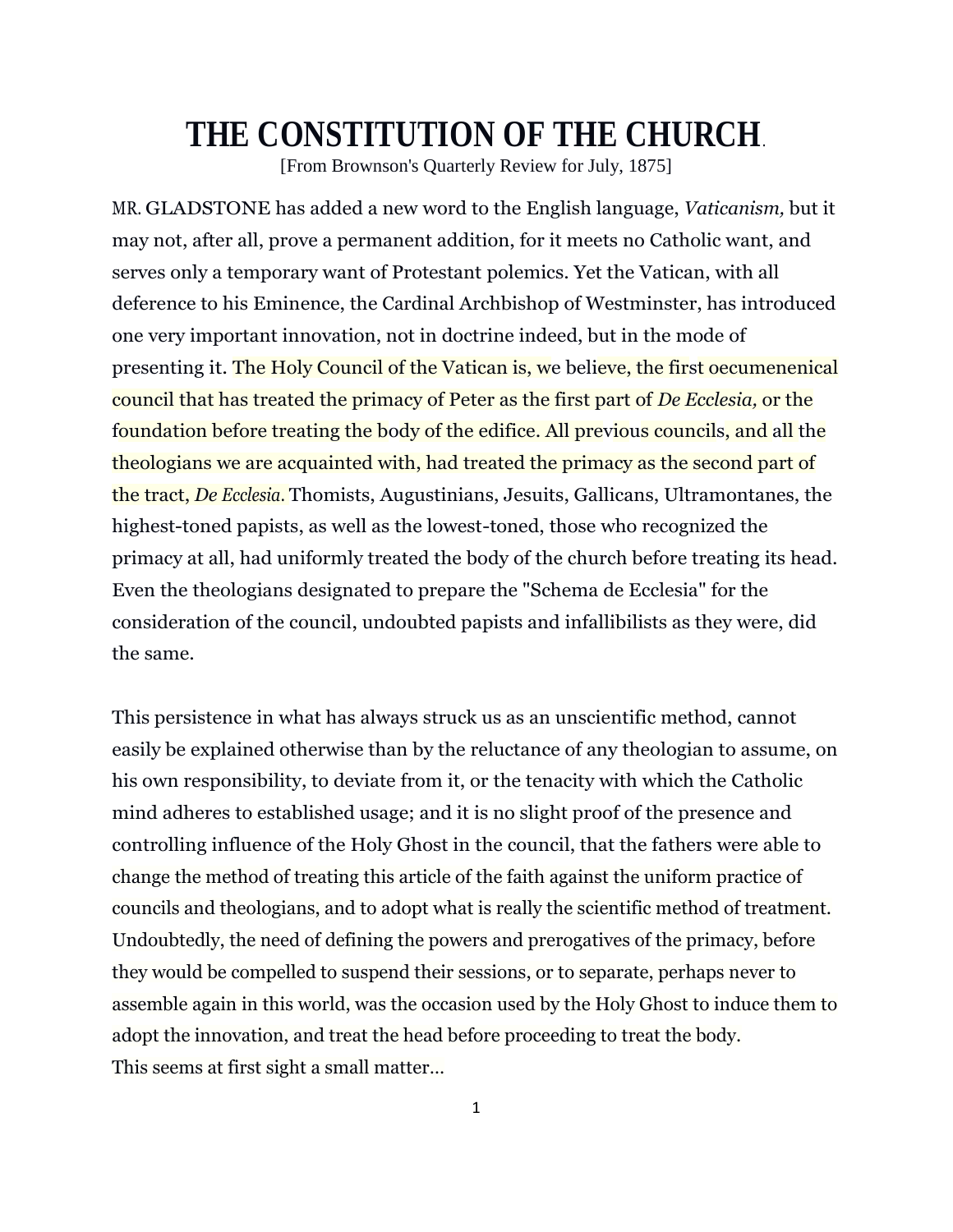**but it is in our judgment important; and the change is in some measure necessary to guard against the error that the church can exist as the church of Christ without the pope: which we hold to be impossible. The church is founded on Peter, and without Peter it has no foundation. A church without a foundation is founded on nothing and is nothing -a castle in the air. Till you have Peter, you have no church. We cannot understand, therefore, how we can treat scientifically the church before treating the primacy, without which there is no church.** 

We beg here to introduce a brief disquisition on. the *Constitution of the Church,* written before we removed from Boston in 1855, though not published till January, 1856. We omit the portion of the essay\* *{\* The omitted portion here inserted consists of the last pages.--ED.}* written after our removal to this city, when the *Review* in a measure changed its character, and sought to cooperate with those of our friends who made it their specialty to labor directly for the conversion of non-Catholic Americans. There was something generous and patriotic, and yet more of enthusiasm in the movement which the *Review* sought to aid, but it came to nothing, and the *Review*  caused its own ruin. It went so far at last, that many of its early friends hardly recognized it as Catholic, and non-Catholics began to look for our return to their ranks, as if they had anything to offer us that we had not sufficiently tried before our conversion.

**Yet, however we may have been misled by a mistaken policy, against which we inwardly revolted, we held fast, through the grace of God, to our faith, and held, as we still hold, the church to be essentially papal in her constitution.** 

We do not view with indifference the conversion of our non-Catholic countrymen, in whose conversion and incorporation into the Catholic body is the only hope, not only of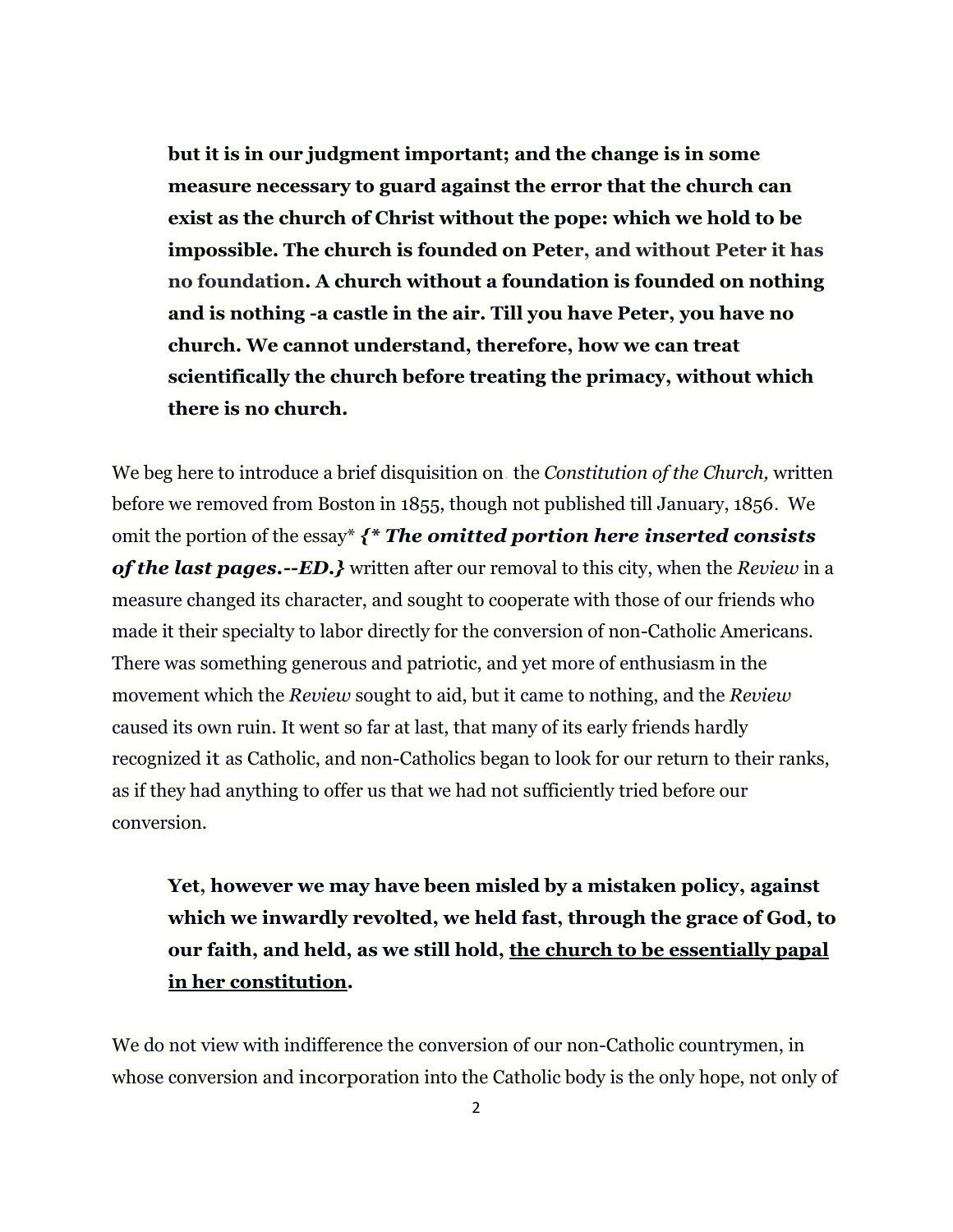their salvation, but of our civil society, becoming most fearfully corrupt, indeed, rotten to the core. But to their conversion there are many obstacles which, in the ordinary course of divine providence, can be only slowly overcome, and with great labor and difficulty, prayer and self-sacrifice, which surpass the zeal and charity of the mass even of our Catholic population, who have hardly learned as yet that this is their country. We can, as laymen, only pray for their conversion, and, as far as we are permitted, present them Catholic truth in its integrity. The article from which we make our extracts was written *a' propos* of a work on church authority by the eminent convert, the late Rev. Robert I. Wilberforce.

*An Inquiry inw the Principles of Church Authority; or, Reasons for recalling my Subscription to the Royal Supremacy.* By the Rev. R. I. WILBERFORCE, M. A. Baltimore: 1855.

If it be asked, since the church in one sense is the congregation of the faithful, Where was the church, or what was the church organism prior to the gathering of believers we might answer by asking, Where or what was natural humanity prior to individual men and women? If humanity is inconceivable without individuals, individuals are equally inconceivable without humanity. But we will not insist on that answer. The church derives from Christ, through the Incarnation, typified in the fact that Eve was taken from the side of Adam, and formed from him, hone of his bone and flesh of his flesh. Regarded as prior to the visible congregation of believers, the church was in the Blessed Virgin, from whom our Lord assumed his flesh. Hence the Blessed Virgin, a mother and yet a virgin, is termed the mother of God, and the spouse of the Holy Ghost. She is the second Eve, as Christ is the second Adam; the mother, as he is the father, of regenerated humanity. In a certain sense, we may even say that she is the church, and hence the saints apply to her those texts and epithets which they apply to the church herself. She is in more than a figurative sense our spiritual mother. She is the mother of grace, through whom flows the Christian life, and through whom we receive from God his gifts and graces. As the mother of our Redeemer, she is intimately connected with the work of our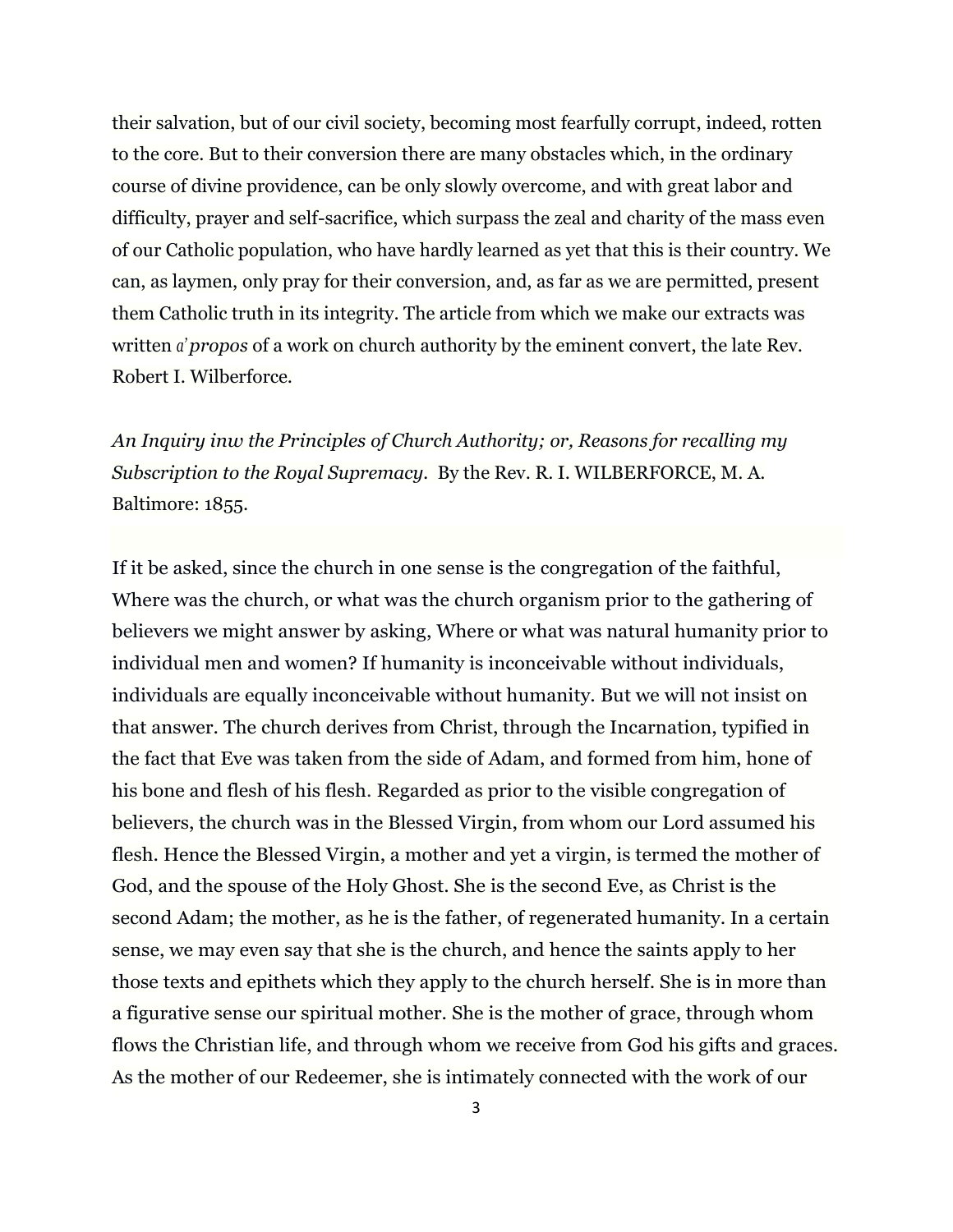redemption; and participates in our regeneration. Hence the reasonableness and justice of that high honor and deep veneration which we Catholics render her, the filial love we bear her, and the prominent place she holds in our devotions, so scandalous to no-church Protestants; and which they foolishly, not to say blasphemously, affect to brand as "Mariolatry." Poor men! How little do they understand of the mystery of the Incarnation, and of the part of our lady, through the grace and election of God, in the conception, birth, and progress of the Christian life!

**Now, if there be any truth in the view we take, and which is certainly scriptural, the church is the maternal source of life to the believer, and as such must be herself a living unity, living her own central life from the indwelling Holy Ghost, supernaturally immanent in her as the new creation, as God is, so to speak, naturally immanent in the primitive creation, and imparting life to the faithful instead of receiving it from them.** 

**Hence it follows that to break the unity of the church would be to destroy her, and to be separated from her communion would be spiritual death, because separated from the source and current of spiritual life. Hence the fatal nature of schism, and the terrible consequences of excommunication. Each implies the spiritual death of the soul, and even its eternal death, as much as separation from humanity implies our natural death,-not as a mere penalty arbitrarily annexed, but as a natural and necessary consequence, because it places its subject out of all communication with God in the new creation or supernatural order, and cuts him off from the very source and current of supernatural life.** 

**All life springs from unity which is always logically prior to** 

4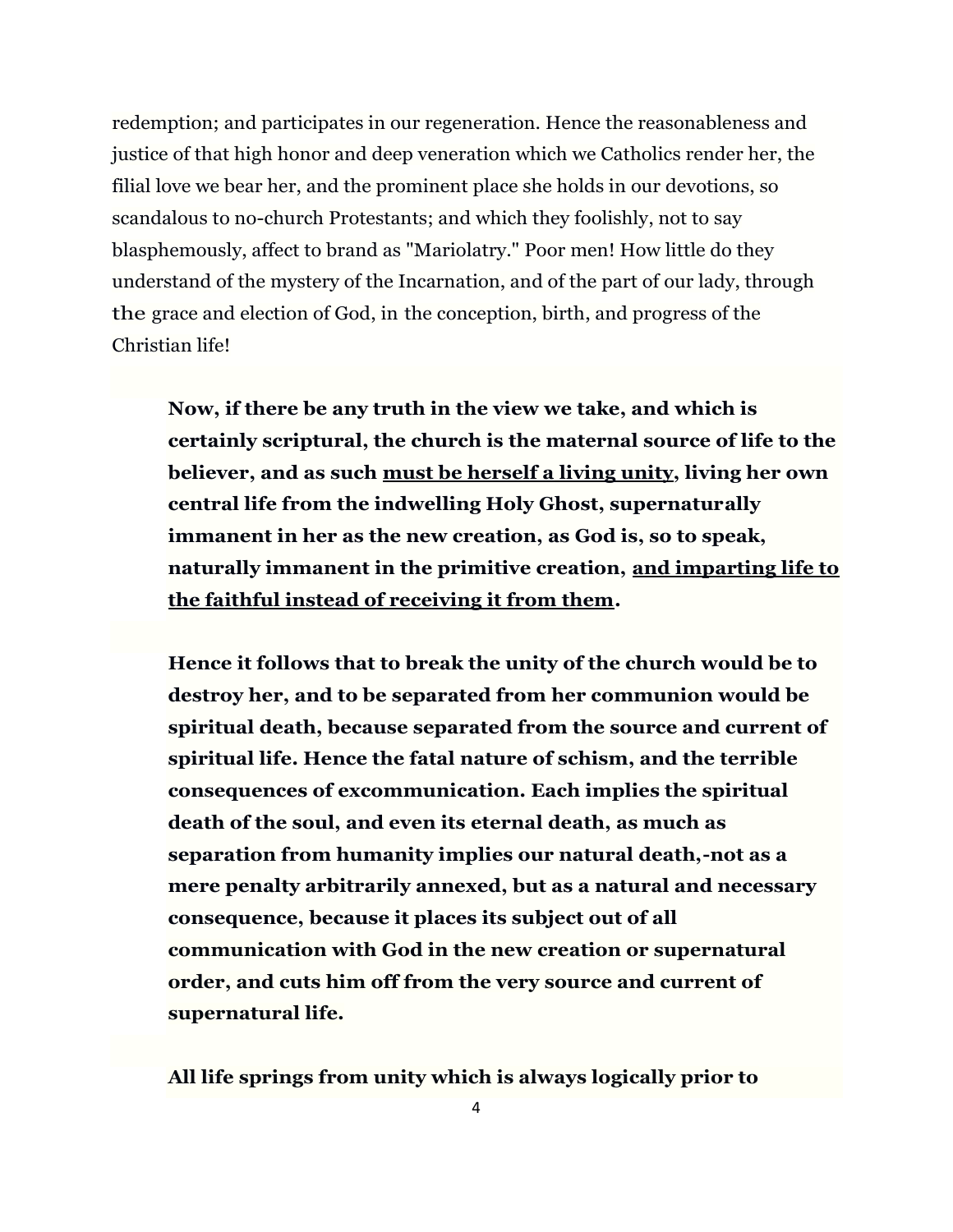**multiplicity. The universe originates in the creative act of unity, and returns to unity as its final cause. If we suppose the church to have life at all, to be a living and not a dead church, we must, if we have a grain of philosophy, regard her as an organism, and, therefore, regard her unity as essential to her very being and existence. All life not only proceeds from unity, but is love. Hatred is death, for it separates, disunites. Life is love, and love is Life, We have our being in God; in him we live and move and are; and God, the Sacred Scriptures tell us, is love. The nature of all love in creatures is, as the saints maintain, to unify, to become one with its object. The essence of the Christian life all agree is love, charity, and its nature is to unite all who live it with one another and with God. It tends always to unity. But this it could not do if it did not spring from unity, for there cannot be unity in the effect without unity in the cause,-unity in the final cause, without unity in the first cause. There is, then, nothing arbitrary or contrary to the general laws of divine Providence in making union with the church a necessary condition of spiritual life, or in making separation from her communion spiritual death. Having instituted his church as the maternal source of Christian life, it would be repugnant to his own divine being, which is love, to save out of her communion, since this would be to treat hatred as if it were love, death as if it were life, or to repute life where no life is.** 

**The church, though like all living organisms, invisible as to the principle of her life, is an outward visible body. The doctors distinguish, indeed, between the soul of the church and the body, as in man we distinguish between the body and soul; but the invisible and the visible do not constitute two distinct organisms, any more than the body and soul in man constitute two distinct persons. Man, though composed of soul and body, is one** *man,* **in**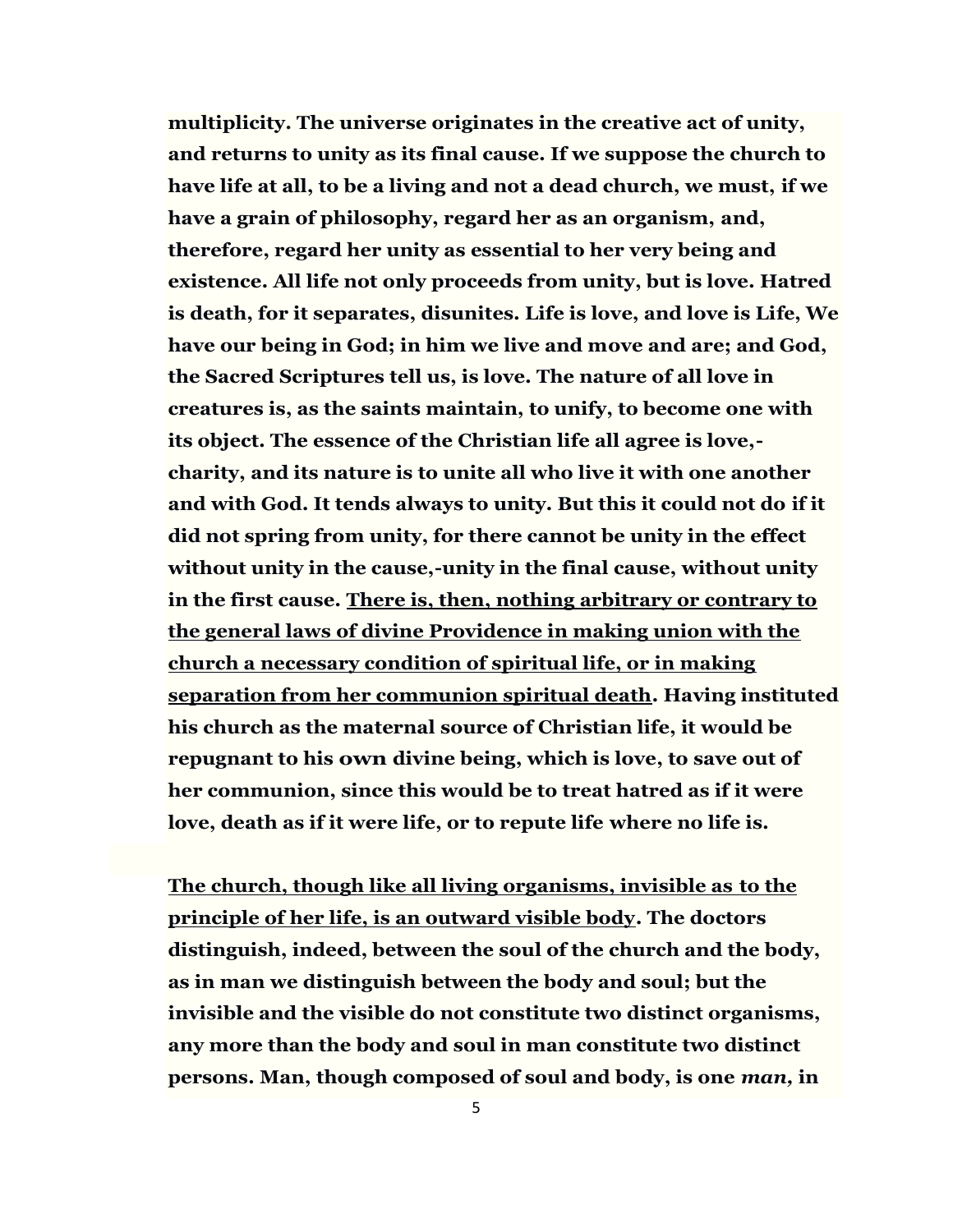**whom there is a union of the spiritual and material natures in one person. The church derives, as we have said, from the Incarnation, and includes both the divine and the human, and is, as it were, an extension of the Incarnation. Yet, it includes the human as it is, not as soul alone, but as soul and body; and as the soul is the**  *forma corporis,* **she can be no living church without the union of body and soul. As we can commune with the soul in man only through the body, so in the church we can commune with the soul, the** *anima ecclesiae,* **only through her body, -with the invisible, only through the visible church; for though the body may bear things which do not pertain to the soul, the soul and body constitute simply one church and are inseparable, -otherwise the church would be subject to dissolution, and might fail, as we know she cannot.** 

**The unity of the church as invisible demands her unity as visible, the unity of the soul requires the unity of the body; for we cannot conceive the soul as** *the forma* **of several distinct and separate bodies, or regard the church as a monster. If the church is indissolubly soul and body, visible and invisible, and if she be the maternal source of Christian life, which is love and springs from and tends to unity, she must represent in her visible organization the invisible unity, and be alike one in body and soul. All agree that the church is catholic; but if catholic, she must be one, for what is not one cannot be catholic. Multiplicity is as repugnant to catholicity as to unity. There can be no composite catholicity. To attempt to get at the conception of catholicity by the indefinite aggregation of particulars, is as absurd as to attempt to reach the infinite by the indefinite aggregation of measurable quantities, or eternity by the indefinite aggregation of moments. The larger the number aggregated, the further are we removed from catholicity or the universal, for the more limited, relatively at least, is each particular. Hence the church,**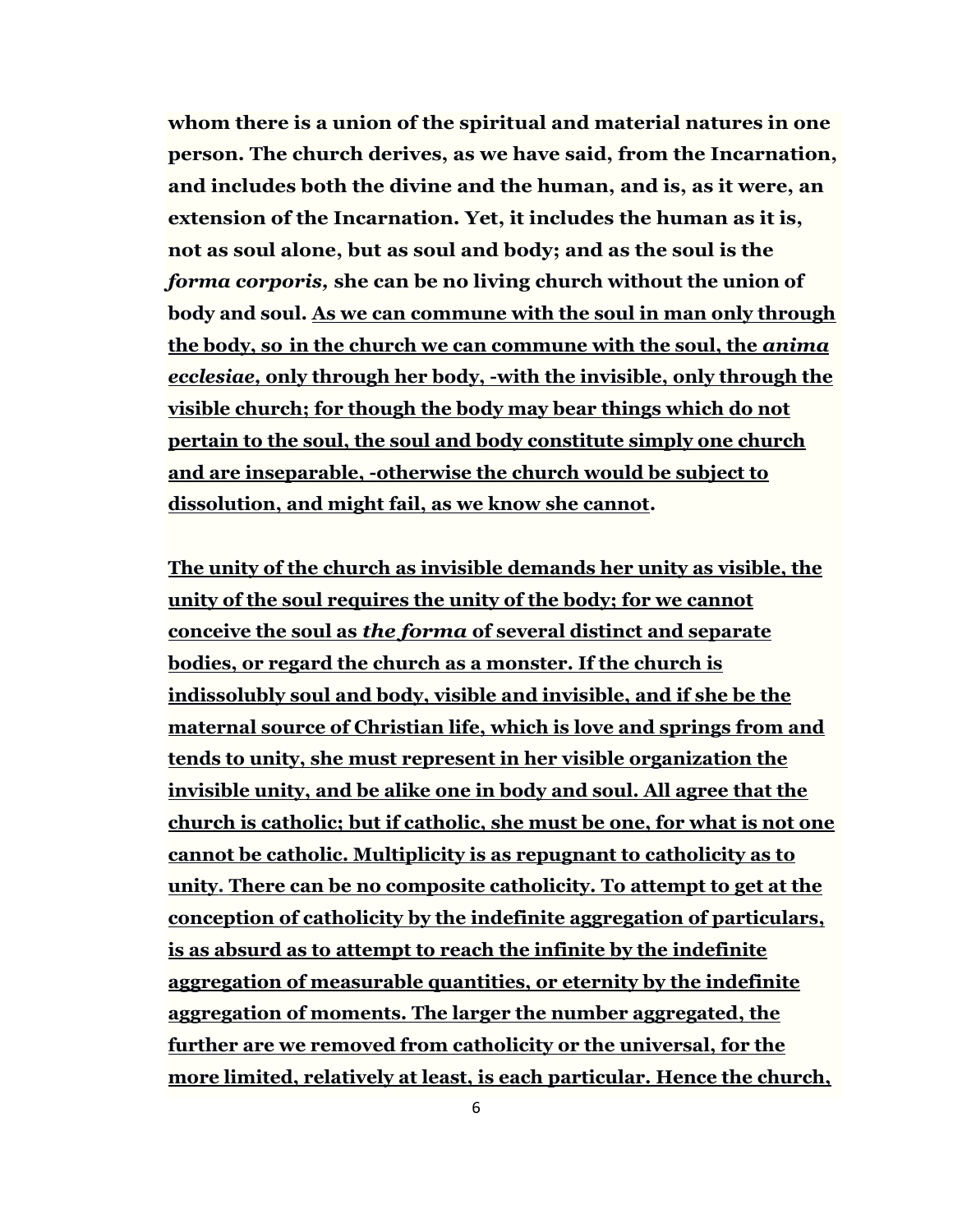**if catholic, as all who profess the apostles' creed acknowledge, she must be one. Her Catholicity asserts necessarily her unity, and her visible catholicity her visible unity. She is then a visible as well as an in visible organism.** 

**This established, the reason becomes evident why the constitution of the church is papal, not simply presbyterian or episcopal, and why the church of Rome must be regarded as the mother and mistress of all the churches.**

**The church as visible must have a visible centre of unity, a central visible life from which all in the visible order takes its rise. But without the pope and the Roman see, made one in spiritual marriage, this visible centre, this visible central life is not conceivable. Without the papal constitution, there would be nothing in the visible order to represent the invisible unity; which would be tantamount to saying that there is no visible church at all. But this again would, on the principles we have established, be saying that there is for us no medium of access to the invisible church, and therefore there is and can be no spiritual regeneration or new birth. We should be as to the spiritual life, practically, as if Christ had not been incarnated, and there were no church. It follows from this that the papacy is fundamental, essential to the very conception of the church in the visible order; and without it, the visible church could neither be nor be conceived.** 

We think highly of Mr. Wilberforce, but we do not find this thought in his otherwise most admirable treatise. It may not have entered into his plan to recognize and develop it, but he seems not to have entertained it, at least in the full sense in which we wish it to be taken.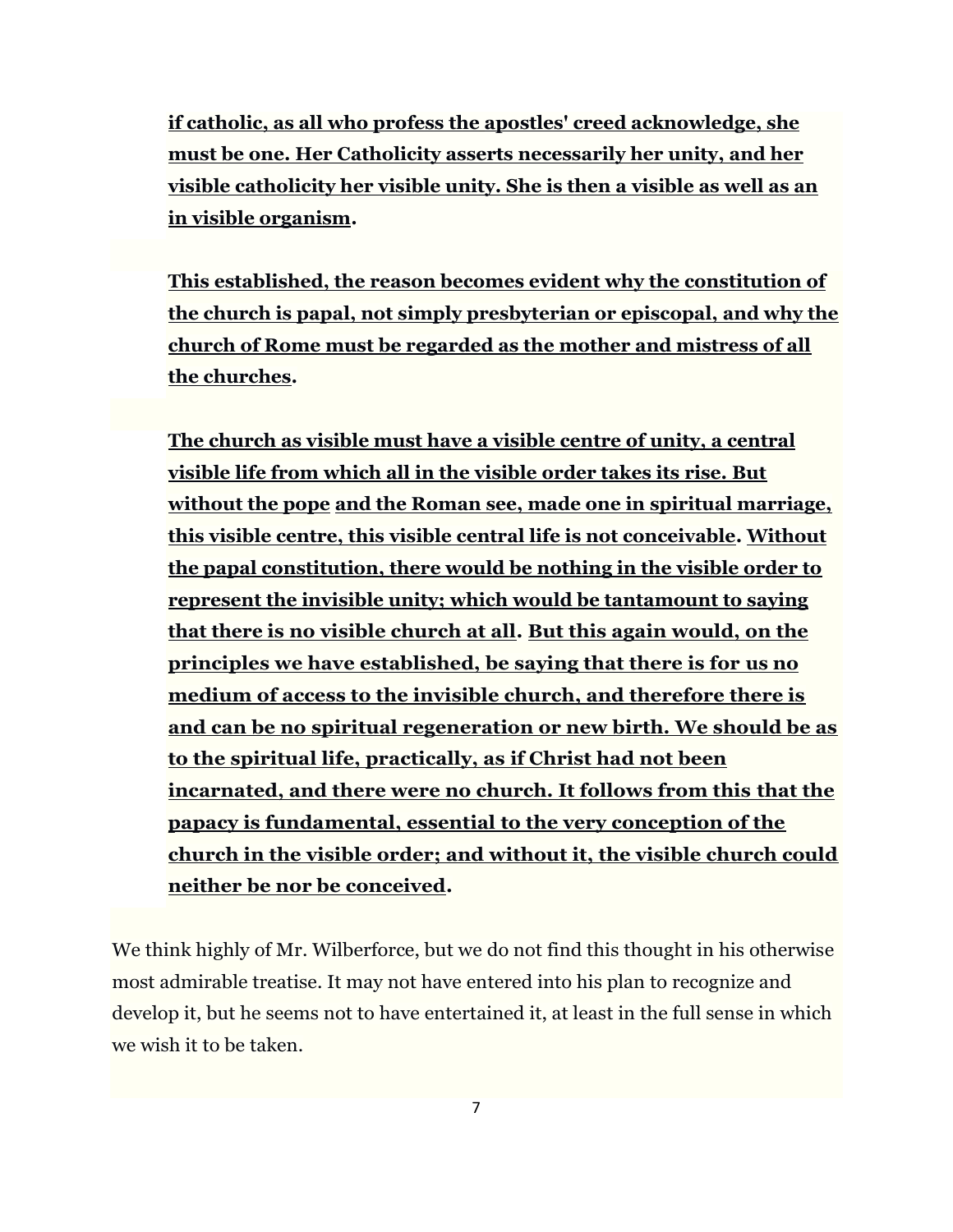**He seems to start from the life of the believer, and speaks of the church as a "confederacy of churches." He recognizes the papacy, but would seem to regard it rather as secondary than primary, as a product of the collective life of the church, than as the original and central unity in which the whole ecclesiastical organization takes its rise.**

He may not have intended all this, and it may be, that this is only a method he has adopted in addressing his Anglican readers, in order to render his views the more intelligible to them, and his arguments the more convincing to their understandings. Such, in fact, we supposed to be the case, for we are far from entertaining any distrust of the theological soundness of the illustrious convert, for whom we have the kindest feelings, and the highest respect.

**But taking this view absolutely, without reference to the author, we cannot accept it; because it makes the child precede the parent, and supposes unity may be evolved from multiplicity, which is metaphysically impossible. Unity is before multiplicity, creates it, and is never created by it. The parent precedes the child; the priest, as spiritual father, precedes the simple believer, and the pope precedes the bishop, and is not only the complement but the foundation of the hierarchy, the basis as well as the summit of the ecclesiastical organization. "Thou art Peter," said our Lord, "and upon this rock will I build my church," and therefore St. Ambrose may well say,** *ubi Petrus, ibi ecclesia,* **-where Peter is, there is the church. Prior to Peter is Christ incarnate and his blessed Mother, and nothing else in our conception of the church. As Christ is prior to Peter, so is Peter prior to the congregation of the faithful under the new law.** 

**The pope holds, as successor of Peter, immediately from Christ, in**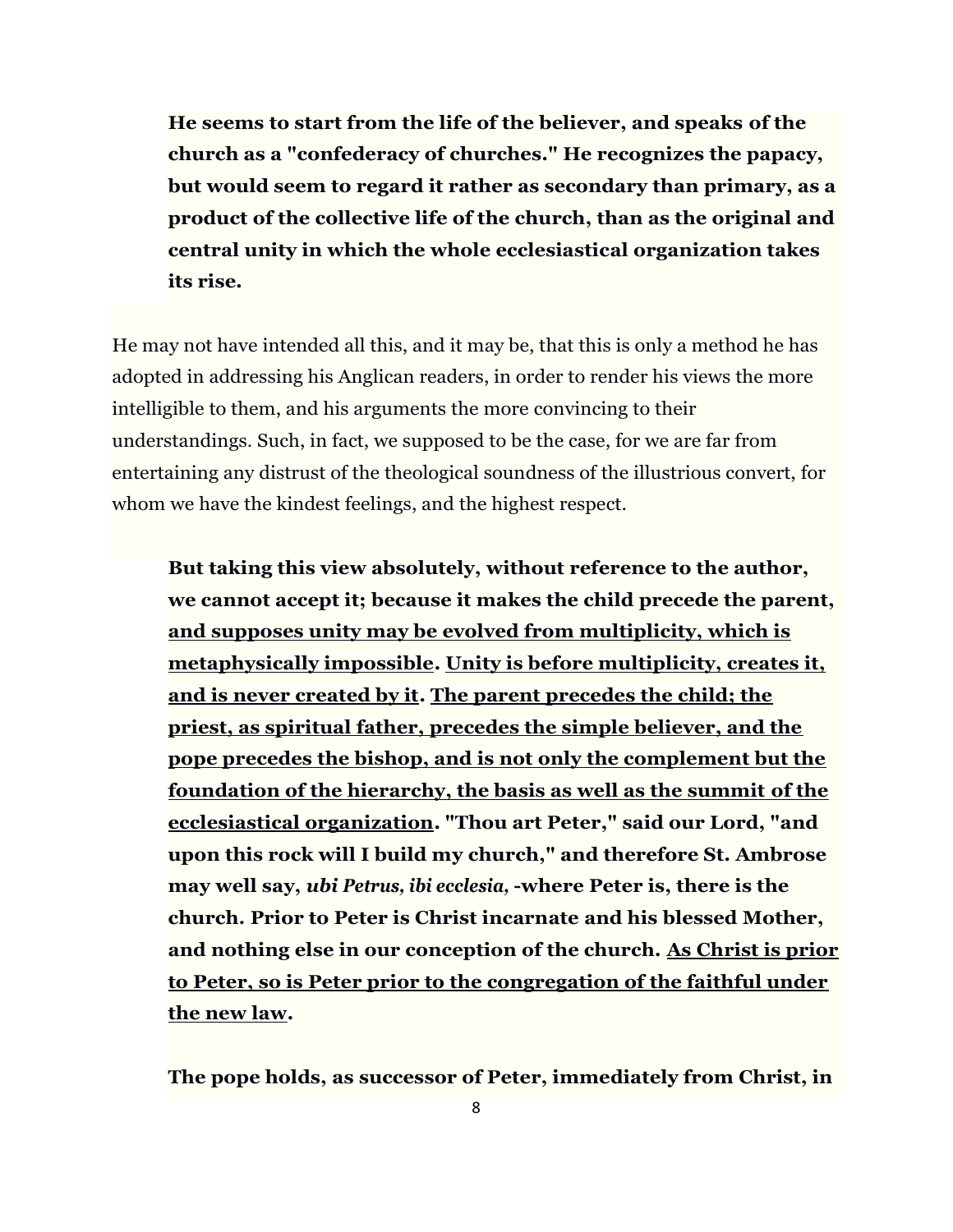**whom is the original priesthood, and all teaching and governing authority. He is not evolved from the internal operations of the church, nor created or commissioned by the episcopacy, but is the central unity whence the whole hierarchy takes its rise. He is the vicar of Christ, and represents him in the visible order, and is, in regard to the visible, in the place of Christ himself. Christ may use bishops, priests, or the faithful in designating or electing the successor of Peter, as he may use the people as his Instrument in constituting the state and carrying on the affairs of civil government; but he holds his commission immediately from the invisible head of the church, not from them. It is not the see that makes the bishop, for the see is not strictly a see without the bishop. The see is the bride, the spouse of the bishop, and he wears a ring symbolical of his marriage with his see. But there is no bride without a bridegroom, no wife without a husband, and St. Paul tells us the woman was not first, but the man; which our women's rights men, whose doctrine is a legitimate deduction from Protestant principles, are apt to forget. Rome did not make Peter pope, but Peter made Rome the apostolic see, which without him to create it, it never could have been, and without Peter in the apostolic see there could have been no other see. The pope is Peter, Peter still living; therefore without the pope there could have been no see, and if no see, then again, no bishop. As in the invisible order all originates in Christ incarnate, so in the visible order all originates in the pope married to the holy see. We call the successor of Peter father. The very word pope,** *papa,* **means father, and we are not to suppose that this term has been applied to him without a reason, or a good and sufficient reason. The term must have some appropriateness, and imply that he is really, in the visible order, the spiritual father of the faithful. Then we must regard him as primary, as before all else in that order. Without so**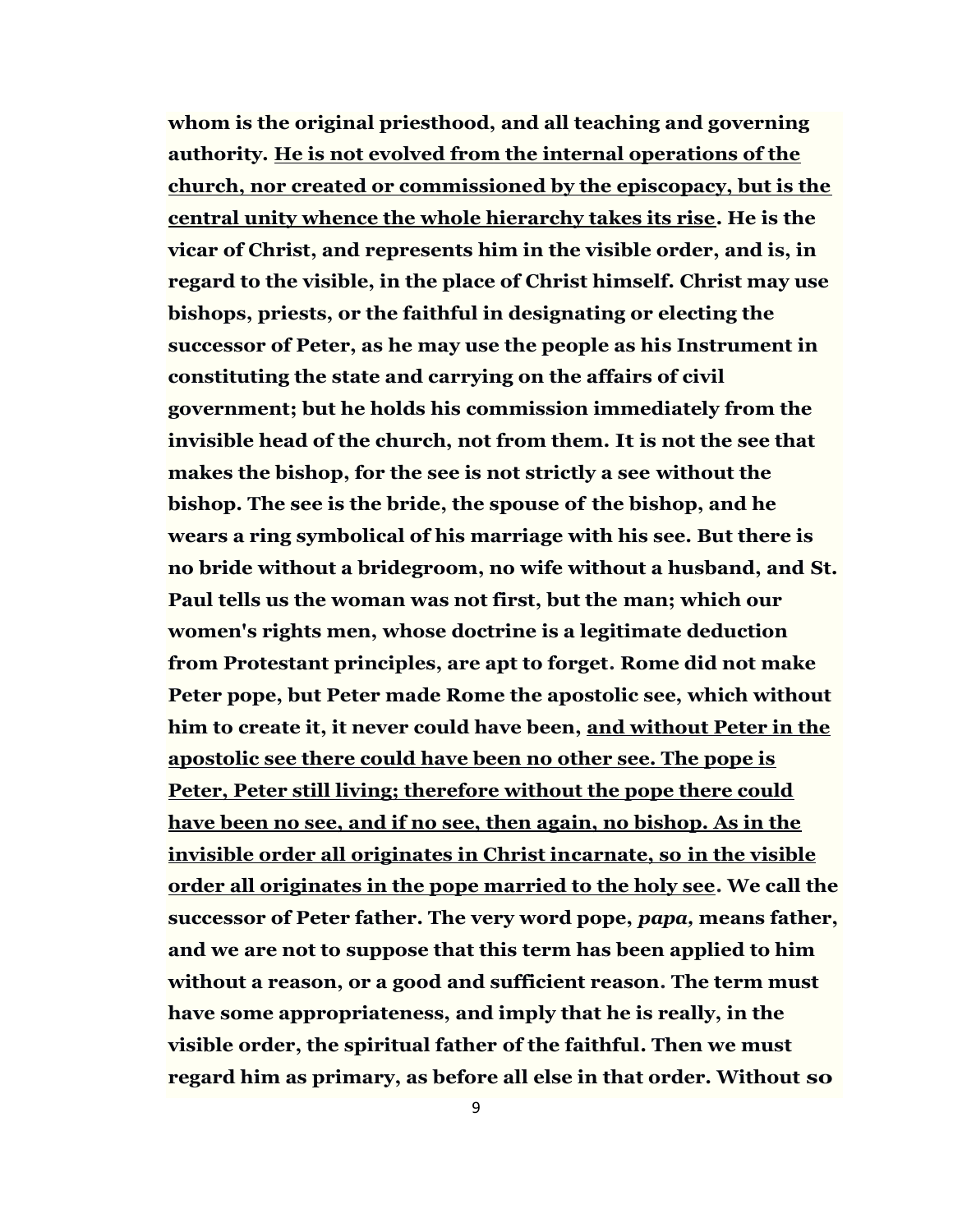**regarding him we should have to change the language of all Christendom; we could discover no analogy or correspondence between the visible and the invisible, no aptness in the figures and illustrations used by the Scriptures and spiritual writers, and could not even conceive the unity or the catholicity of the visible church.** 

The Anglican theory, which under some points of view Mr. Wilberforce so ably and philosophically refutes, stands directly opposed to this view of the constitution of the Church.

**The Anglican sometimes, when in good humor, is not unwilling to cede the bishop of Rome a certain primacy which he calls a primacy of order, as distinguished from a primacy of jurisdiction, but he stoutly denies that the papacy is integral in the constitution of the church, or essential to her existence. He supposes the church to be prior to the papacy, that she can exist and perform all her essential functions as the church of God, without the pope. Having got angry with the pope in the sixteenth century, he rejected him, and now finds himself unable to assert either the unity or the catholicity of the church. The only church he can now conceive is an aggregation of believers or of particular congregations. The faithful must precede the hierarchy, and the episcopacy hold from the laity. Rejecting the papacy, but still retaining the episcopacy, he is obliged to fall back upon the absurd theory openly avowed by some Anglicans, of diocesan churches, and to maintain that each diocese is independent, a church in all its integrity, complete in itself, and having need of nothing out of itself,-substantially the theory maintained by the Independents.** 

**But who creates and circumscribes the diocese? Who institutes or**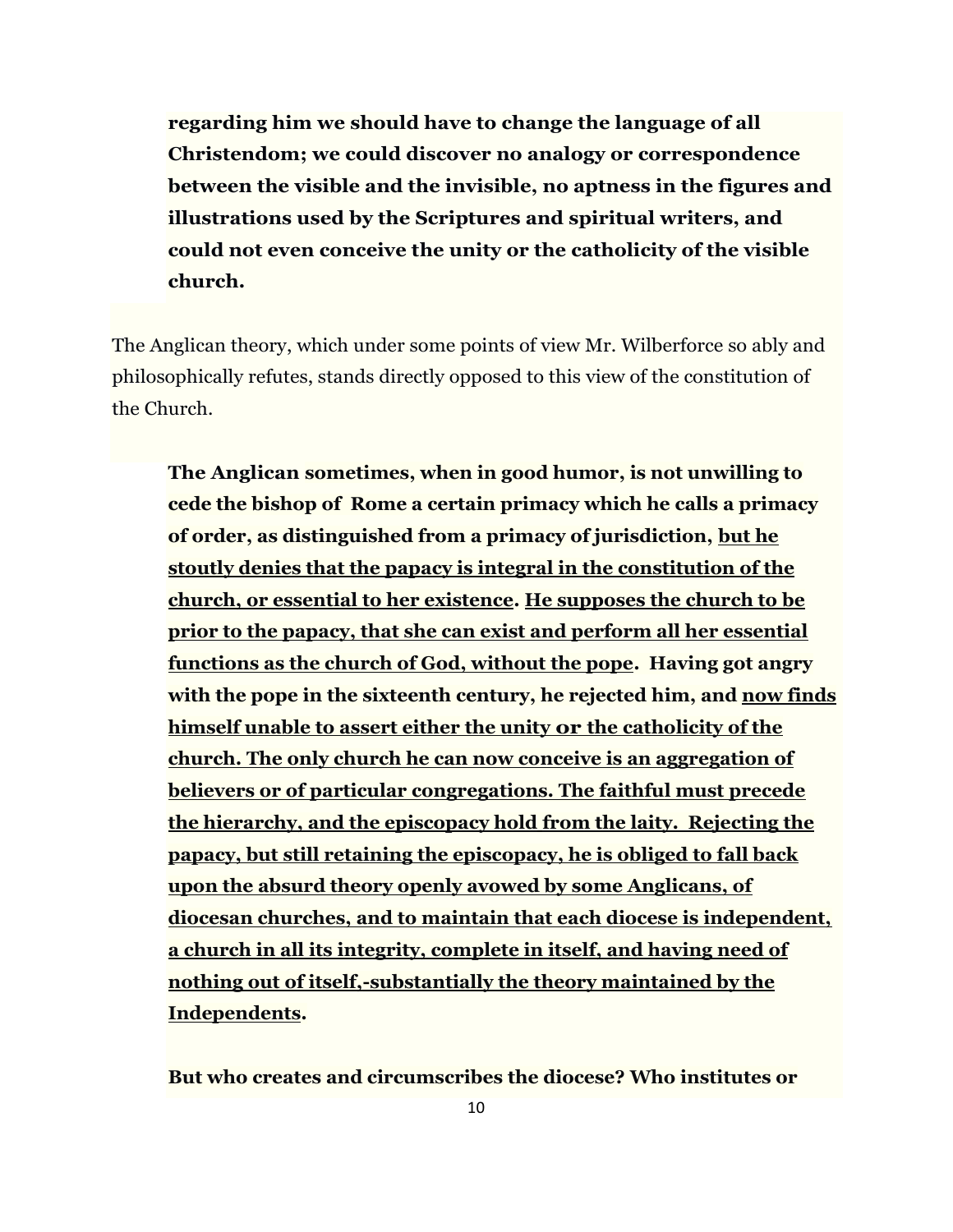**installs the diocesan? The lay authority, is the only answer the Anglican can give, and consequently he must maintain that the bishop holds his appointment, his mission, from the lay society, or that each bishop, in what happens to be his diocese, is a self-constituted pope, not called of God, as was Aaron, but taking his ministry upon himself, and running without being sent. He can have on this theory no legitimate ecclesiastical authority, no unity, no catholicity; for these diocesan churches are not subordinated to one and the same ecclesiastical regimen, and have with one another at best, only relations of comity and friendly correspondence. This diocesan theory has grown out of the erroneous notion, which obtained in England even prior to the so-called reformation, that the papacy is not essential to the being of the church.** 

**The tendency of the secular courts, courtiers, and jurisconsults, from Frederick II of Germany and Philip the Fair of France, down to our times, has been to regard the church as episcopal rather than papal, and the papacy as accidental rather than essential in her constitution.**

In the fourteenth and fifteenth centuries the secular authorities, emperors, kings, and princes, though nominally Catholic, forgetful of the subordination of the temporal to the spiritual, wielding the physical force, and having at their disposition the chief temporal advantages, gained an undue ascendency in ecclesiastical matters, and unhappily, over the minds of not a few churchmen.

**We need not be surprised, therefore, to find large numbers misapprehending the constitution of the church, and imagining that she might exist, and be a true church, without the papal authority. It was the prevalence of this notion that prepared the way, and accounts for the sudden rise and rapid spread of Protestantism in the early part of the sixteenth century.**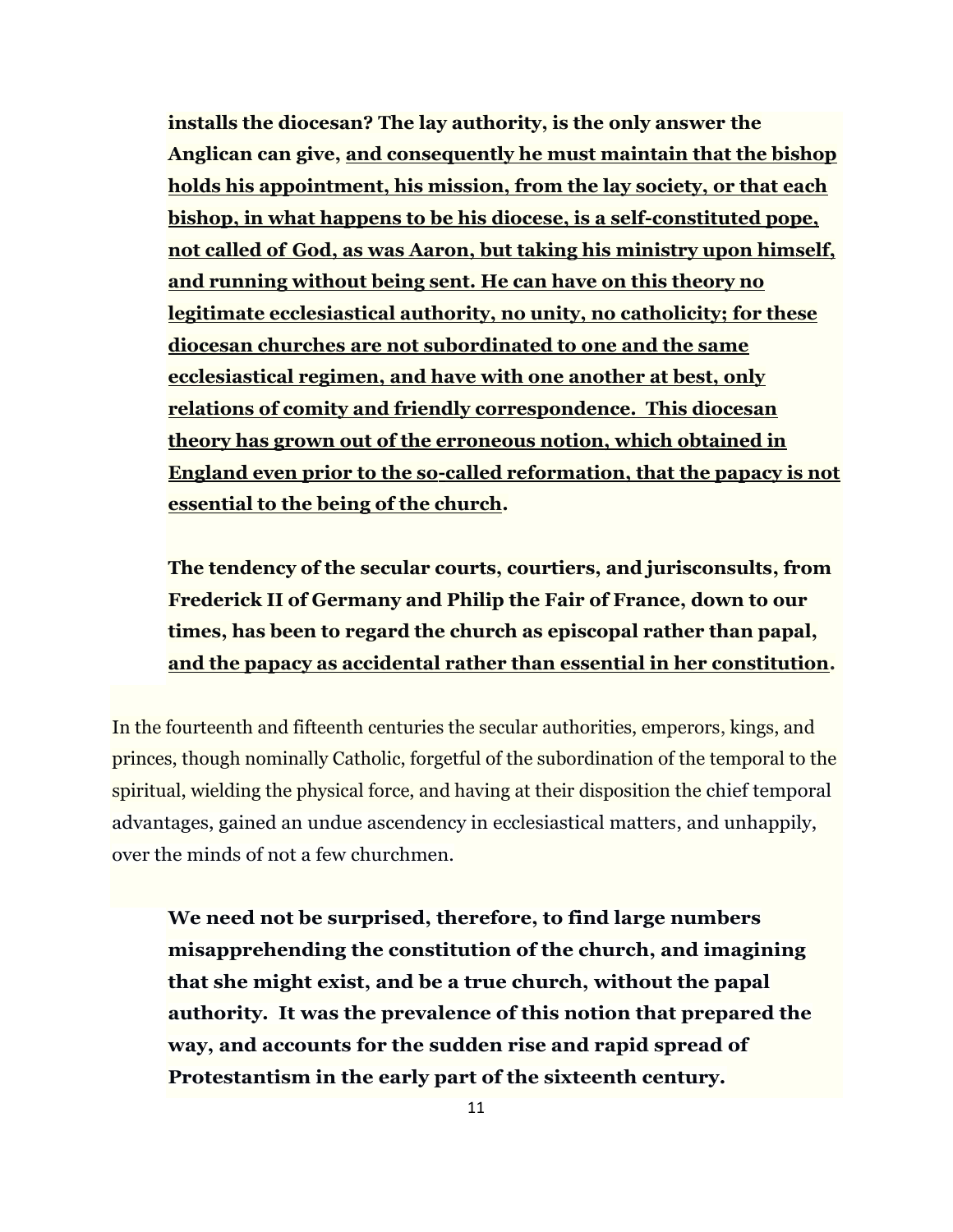No doubt among the coadjutors of Luther there were men who rejected the church herself, and did not even believe in Christ; but the larger part who joined or submitted to the Protestant movement, wished to retain the church and the Christian faith, and never would have become Protestants if they had believed it impossible to throw off the authority of the pope without throwing off that of Christ. Especially was this true in England; and we have no doubt that a very considerable number of the English people verily persuaded themselves, or were persuaded by the royalists and anti-papists, that the schism commenced by Henry and completed by his daughter Elizabeth, was in reality no schism at all, but a simple reformation of abuses, which time and the ambition of the popes-had accumulated, and the restoration of the church to her primitive purity and simplicity.

**are members of the one holy Catholic church, and in union with Christ Even today we find Anglicans who apparently maintain this in good faith, and who really persuade themselves that they.**

**We see here the grave importance of having the people not only rightly, but thoroughly instructed as to the essential nature and constitution of the church. We are not ignorant of the corruptions of the human heart, or of the rebellious nature of passion; but we cannot help thinking that if the people had better understood the great fact that the church is essentially papal, the world would never have been afflicted with the Protestant reformation.** 

In the later middle ages, a strong anti-papal spirit extensively obtained, and, owing to the ascendency of the secular order, everywhere encroaching on the rights and prerogatives of the spiritual, the people or the laity were inadequately instructed as to the real position of the papacy in the gracious economy of divine Providence. They knew that they were required to obey the pope as visible head of the church, but they did not fully understand the strict truth of the maxim where Peter is, there is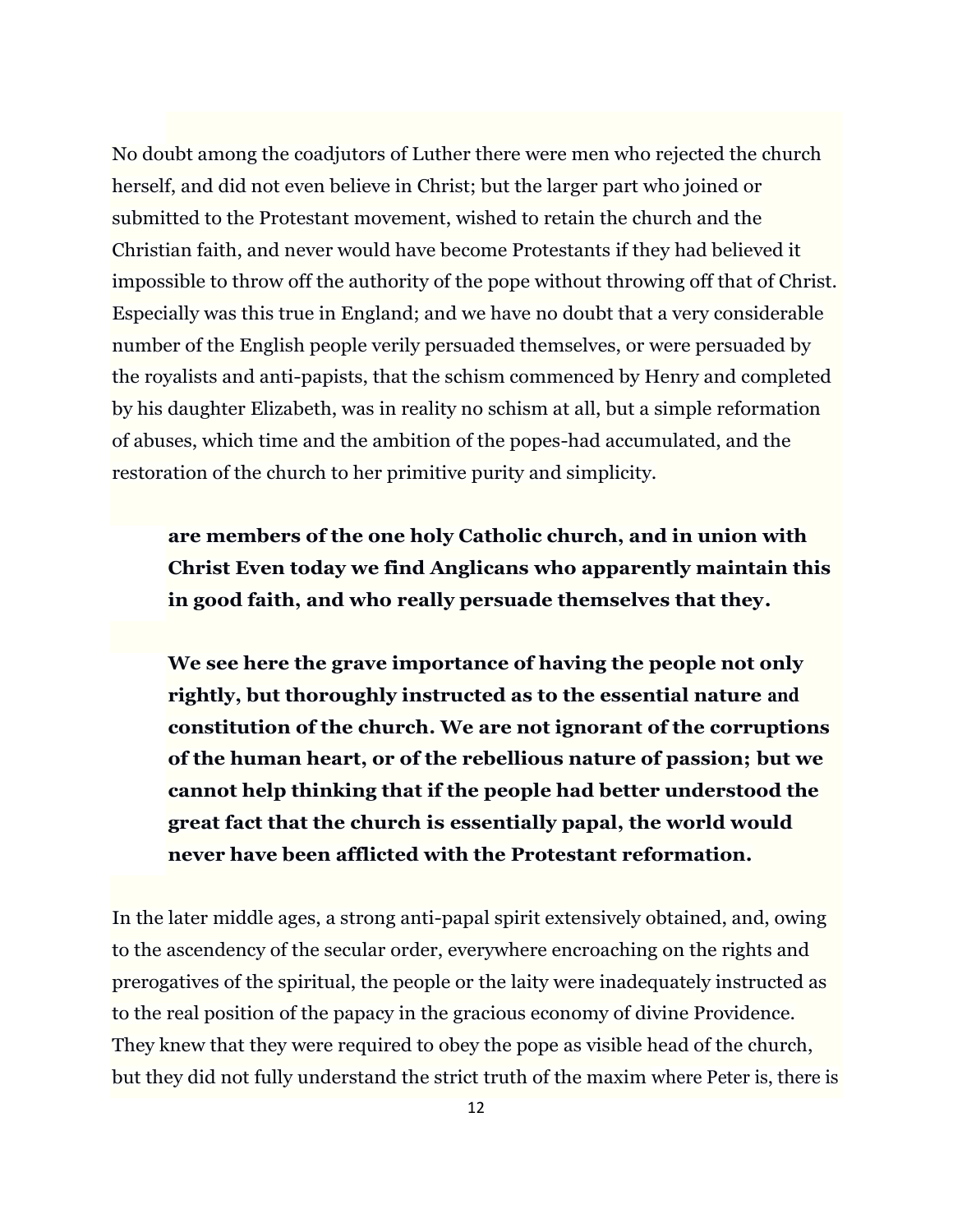the church. Before Luther brought the discussion of theological questions before the public, and appealed from the schools, and even the church herself to the mob, the people had comparatively little understanding of them. They had ordinarily the simplicity of faith, which suffices for salvation, but very little knowledge of its reasons and relations. This answered every purpose when the civil authorities were submissive to the Holy Father, and performed their duty as protectors of the church; but when these authorities made war on the pope himself, when they wished to revive the Caesarism of pagan Rome, and make the chief of the state at once *imperator* and *summus pontifex,*  the laity were, save when animated by a lively faith and an ardent piety, ill prepared to stand by the pope, and to offer them a vigorous and manly resistance. Their defective understanding of the essential constitution of the church, laid them open to the arts and subtilties of the evil-minded, and rendered it comparatively easy to impose upon their simplicity, and to detach them from their fidelity. The difficulty did not lie altogether with the simple peasantry, ...

## **it lay in the defective understanding of the constitution of the church by the lay society generally.**

Dating from Frederick II. of Germany, the lay society was, speaking in general terms, anti-papal, and held the doctrine of which the Anglican theory is but a logical and historical development. We think this was in a great measure owing to the little real theological instruction imparted to this society. More full or more accurate theological instruction to the laity,-the state of society in those ages considered, however desirable it might have been, was most likely impracticable ; and we must not regard it as a fault of the church, or of those churchmen who were animated with her spirit, and conformed to her wishes, that it was not given.

**The church is obliged to take the world as she finds it, and to do the best she can with it under the circumstances and with the materials it furnishes to her hand.**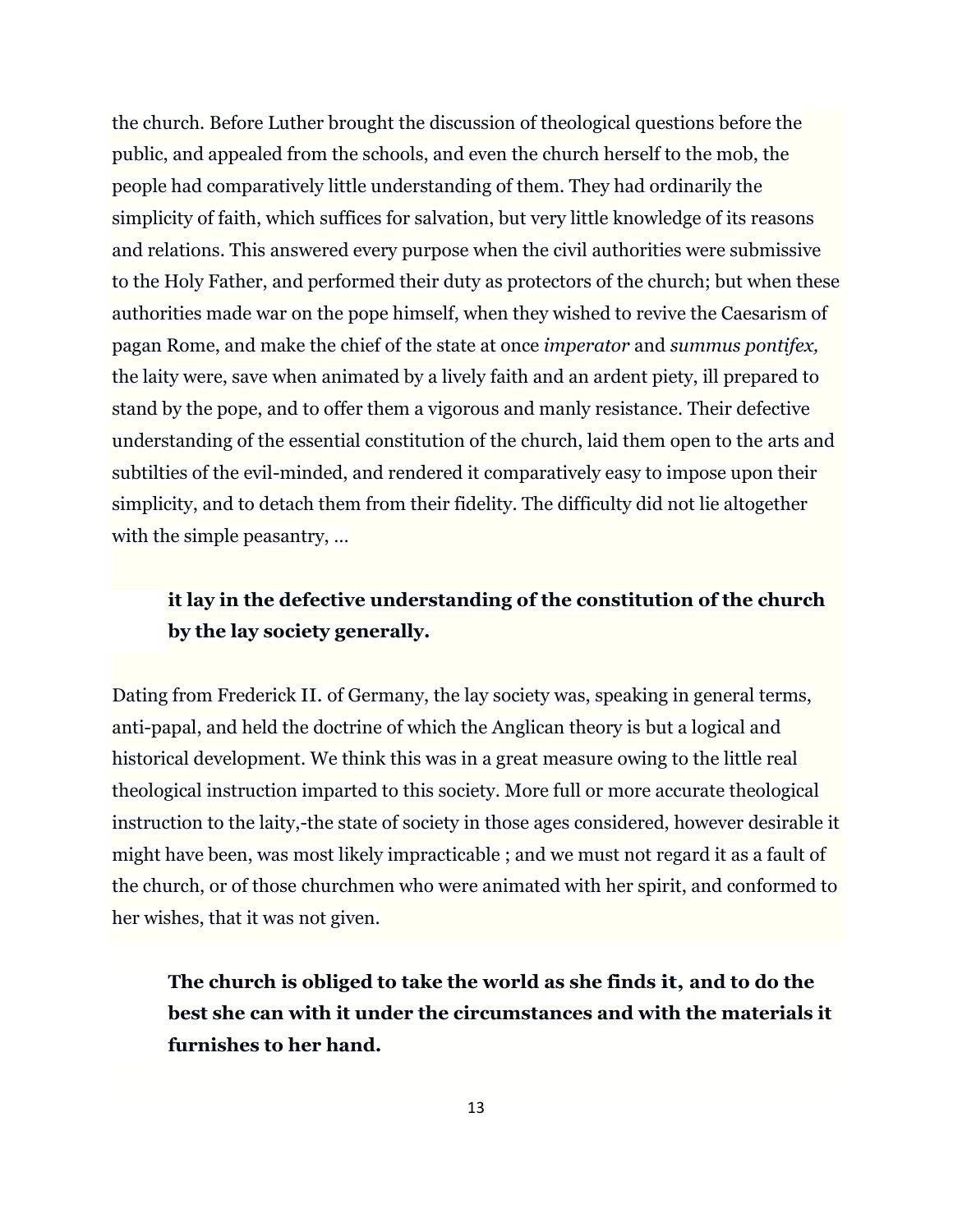She, herself, always wishes her children not only to know the simple dogmas of faith, but to understand well all that pertains to sound doctrine. She has no great fondness for what our friends of *The Rambler* call, "The system of safeguards."

**She does not count temptations and trials an evil, and never seeks to protect the faithful by keeping them in ignorance. She does not teach them that in order to preserve their virtue they must retire from the world, but labors always by her instructions and sacraments to prepare them to live in the world without being of it, or contaminated with its errors and vices. "I pray not that thou shouldst take them out of the world, but that thou shouldst keep them from evil."**

The system, which she is supposed to approve, of keeping people in the faith by excluding all knowledge of what is opposed to it, by repressing thought, and insisting on blind obedience, is not her system; and if, as is alleged, it is sometimes countenanced in Catholic countries, we must attribute it not to her, but to the secular order which obtains in them, in spite of all she is able to do. All absolute civil govemments, all despotisms and despots, are jealous of freedom of thought, and especially freedom of education. Even in our own country, we find a large party wedded, without knowing it, to social despotism, that are doing their best to destroy freedom of education. They are laboring to place education under the exclusive control of the state, and to prohibit all instruction and all methods of instruction not sanctioned by the civil authorities. The church has always had more or less of civil despotism to struggle with, for though she found it comparatively easy to convert individuals, she has never succeeded in any nation in fully converting society and the civil order. The safeguard system originates not in the church, but in unconverted society; in a state which, while professing the Catholic faith, remains pagan as to its principles and modes of action; and it accords far better with the narrow jealousies and shortsighted views of the civil despot, than with the free, open, ingenuous, and trustful spirit of Catholicity. The church loves the light, for she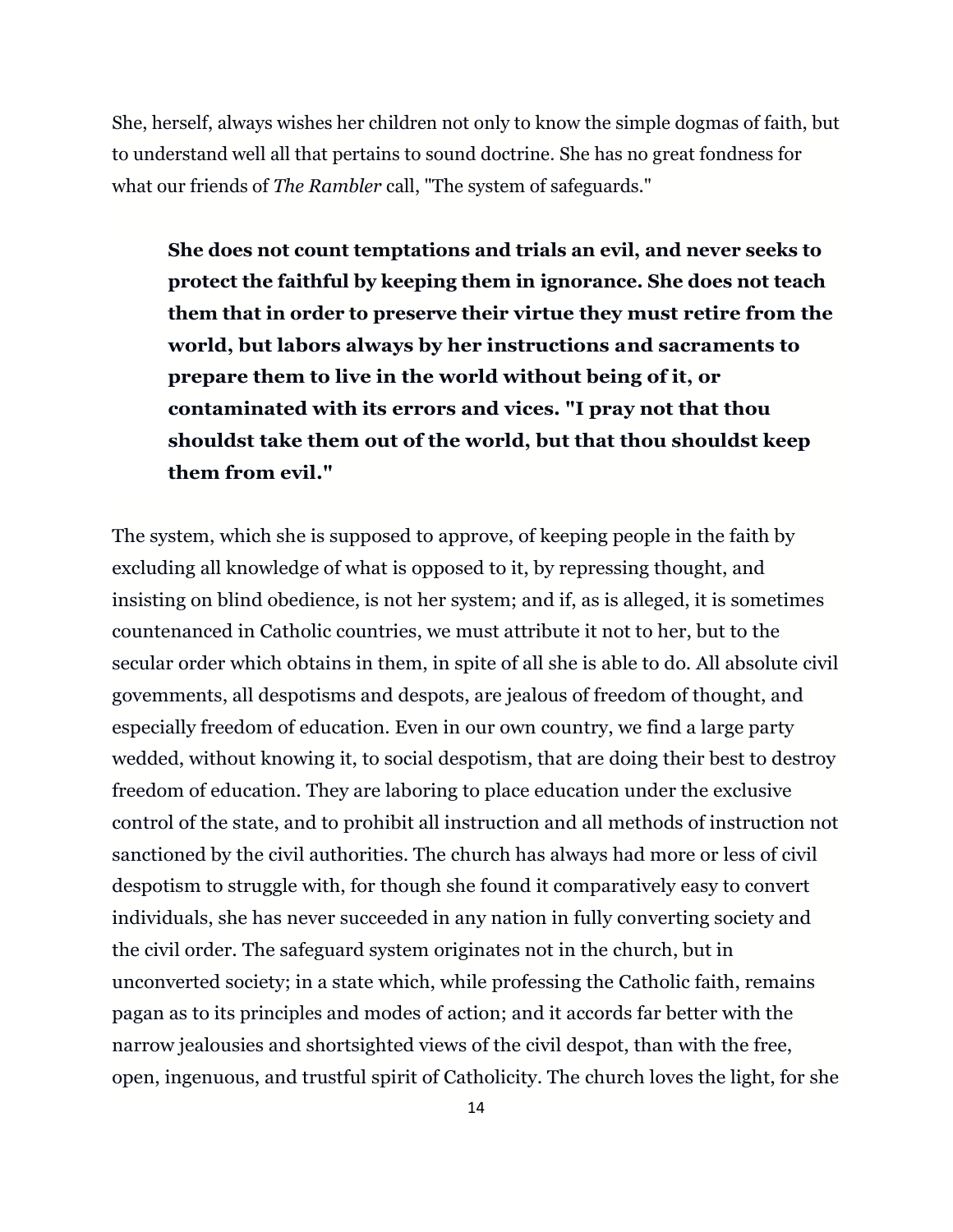is from above, not from below; she fosters intelligence; she promotes education, and provides it wherever the state leaves her free to do so; she labors to have all her children well and thoroughly instructed in all that pertains to spiritual, moral, political, and social life, and wishes everywhere a free, manly, and enlightened laity. She demands in them, it is true, the docility of the child, but in understanding she demands that they be no longer children, but men,-strong, energetic men, in whom intelligence is not repressed or enfeebled, but rectified, elevated, and invigorated by the infused habits of grace.

Whatever may be said in regard to the ages immediately preceding the Protestant outbreak, this much is certain; the church wishes her children to be thoroughly instructed, and the fullest and most exact theological instruction practicable is now a necessity, and the faithful must have it. Never, since the times of the persecuting pagan emperors, has the church had less than now to hope from kings and queens, as nursing fathers and nursing mothers, and never has she been more completely thrown back upon her own resources, as a spiritual kingdom set up by our Lord on the earth. Never, since she emerged from the catacombs and planted the Cross on the Capital of the world, have her children been more mixed up in the commerce of the world with the enemies of their religion, or more exposed to the fatal influences of error and indifferency. Simplicity of faith is now nowhere enough; we must have the knowledge of understanding. It is not enough to know the chief dogmas of our faith, and the ordinary practical duties of our state in life. It is necessary to know the dogmas, and their relation to the practical duties, to one another, and to natural reason. It is not enough now that this knowledge, formerly imparted in the schools to theological students, be possessed by the clergy alone. In these days of insubordination and self-will, when it is so difficult to secure proper respect to pastors and teachers, it must be possessed in as great a degree as practicable by the laity also. Not otherwise shall we be able to meet the wants of our times, bring back a docile and obedient spirit, and guard the faithful against the dangers to their faith and piety multiplied by common schools, newspapers, and popular literature. The laity, in all outside the sacraments, are now in great measure thrown upon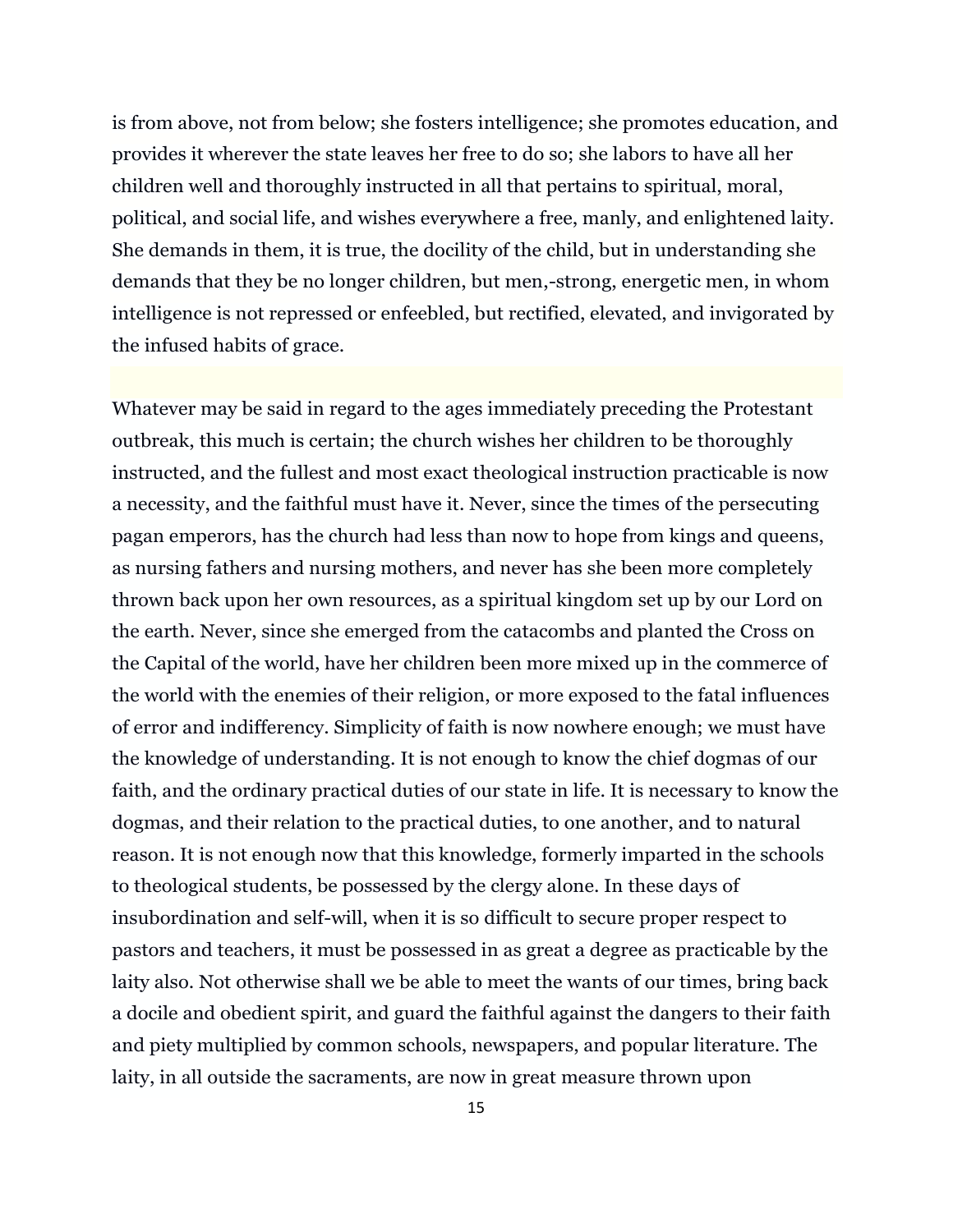themselves, and their safety, aside from the sacraments, depends to a great extent on their understanding of their faith and its reasons and relations, and in being able at all times to defend it intelligently and manfully.

## **There may be those who regret the change that has taken place, and feel that we have fallen upon evil times. We confess that we are not of their number.**

We think the church will gain more than she will lose by the change, for always does she lose more than she gains from the protection of princes. Princes, with a few exceptions, have always made her pay dear for their favor, and enslaved as much as they have protected her. We think, upon the whole, that she will derive great advantages from being thrown back upon her own resources, as the kingdom of God on earth. We must rely now on virtue, rather than innocence; on the knowledge of what is true, rather than on ignorance of what is false. Innocence, regarded as a negative quality, is good, no doubt; but virtue, which is something positive, is better. Ignorance is favorable neither to simplicity of faith, nor to fervor of devotion. All faith and real devotion is an affection of the rational nature, and, therefore, intrinsically reasonable. Our religion presupposes man to be created with a rational nature, and always addresses him as a reasonable and reasoning being. The heart she demands is the enlightened heart,-the union of understanding and will. The church can live, and move at her ease, only in an atmosphere of intelligence, and, as far as she has her freedom, she creates that atmosphere around her.

**She is obliged, as we have said, to take the world as she finds it, and do the best she can with it. She works with such materials as the world furnishes her. Where the political and social order, what we call** *civility,* **or the civil order,-is adverse to her, she has to labor under a great disadvantage, for she cannot at once change that order, and conform It to her own mind. She addresses men as individuals, and does and must treat them as free agents. Where**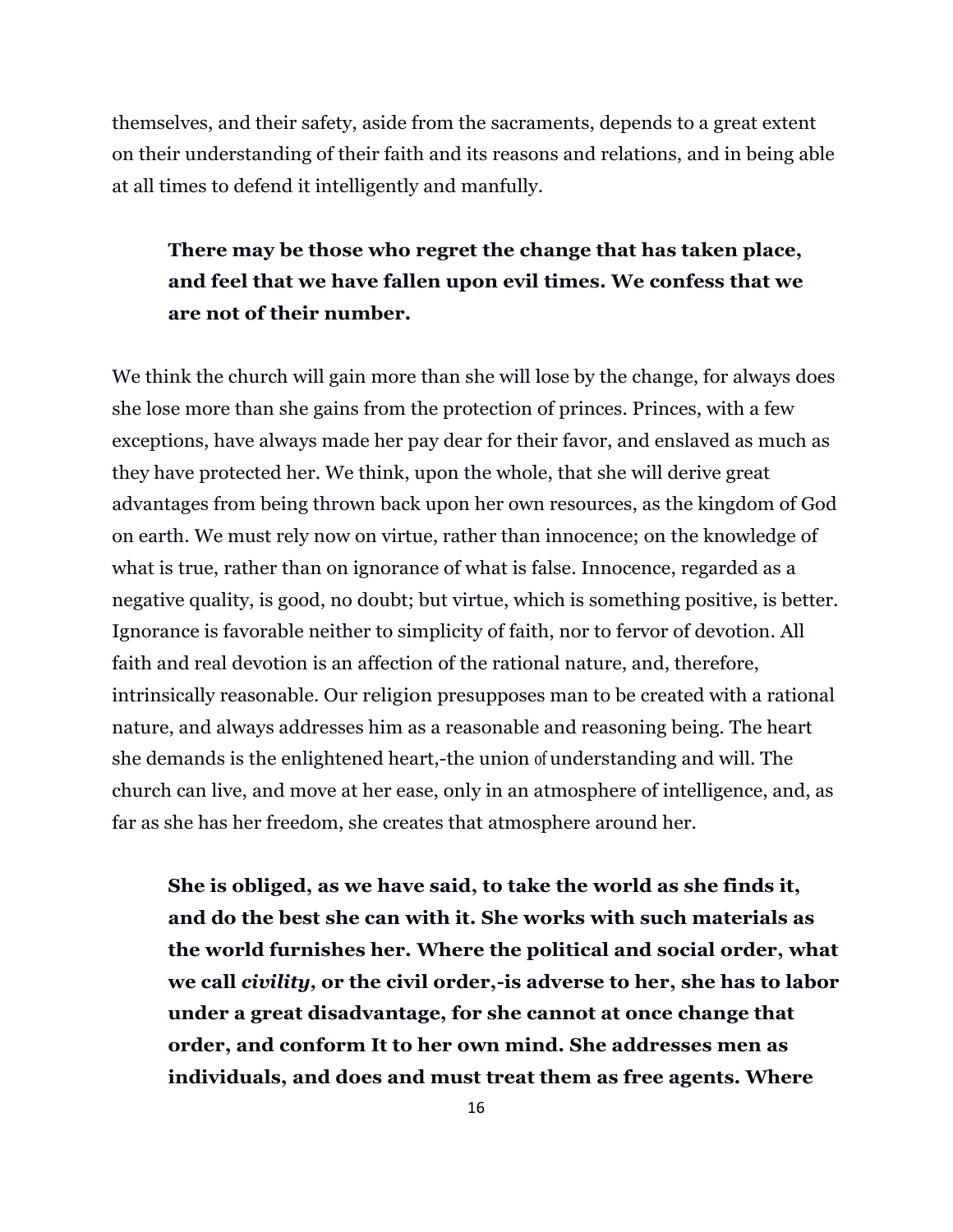**individuals are ignorant and enslaved, and the state will not suffer them to be enlightened and emancipated, she must take them as they are, and deal with them for what they are; although they are not what she wishes them, or what she would soon make them, if suffered to address their understandings, and to exert her silent but powerful influence on their hearts. \* {\* This is all that was re{lublished of this article in July, 1875. The rest is from the original article in January, l856.-ED.}**

We must not forget that the church has never found in the old world a civil order entirely to her mind, and has never been able to show what she could do where the political and social order interposed no obstacles to her progress. Heretofore, she has had to struggle with a hostile civilization. In the old Greco-Roman civilization, so admirable under some aspects, so detestable under others, she has had to contend with social despotism,-the absolutism of the state, which absorbs the individual, and makes man, as man, count for nothing. In the barbarianism of the North, she has had to contend with turbulent passions and an exaggerated individualism, developing itself either in anarchy, or in odious aristocracies, necessarily accompanied by degraded serfs, or a miserable and oppressed peasantry. For the first time in her history, she meets in this country a civil order in some measure fitted in advance for her reception, in which she is able practically to address men as men,-nothing less, and nothing more. We do not say that the political and social sentiments of all Americans are in perfect harmony with Catholic principles, for it is a lamentable fact that Americans are not up to the level of their social and civil order, and are at the moment injuriously affected by reminiscences of cultivated Greco-Roman paganism, on the one hand, and by reminiscences of the uncultivated paganism of the northern barbarians on the other. But true Americanism -the political and civil order- the American civility – *civilta'*-is in strict accordance with Catholic principles. In founding the American state, our fathers were so directed and overruled by Providence, that they retained from the old civilization of Europe only those principles which harmonized with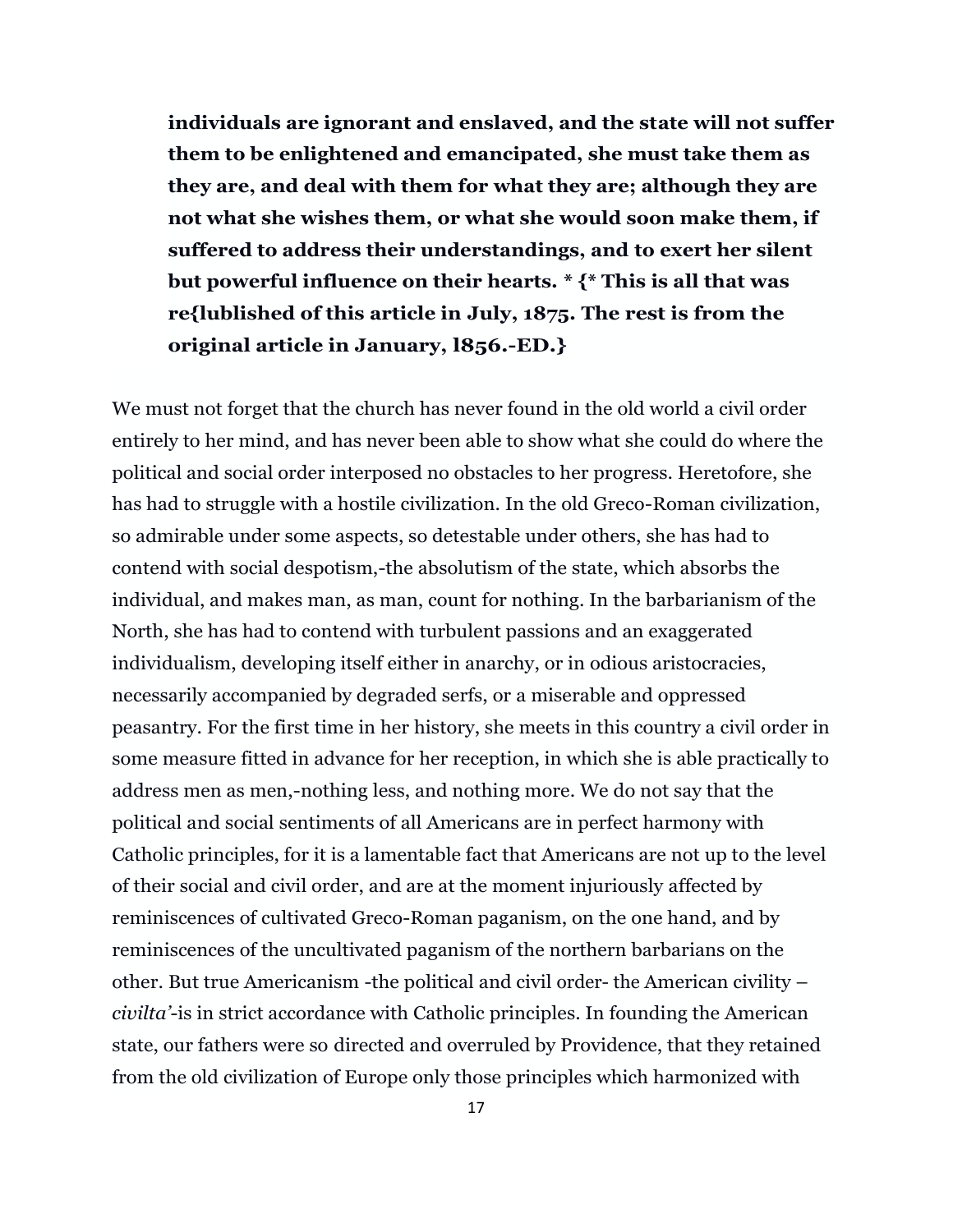Catholicity; and added to them -only those principles which the popes had for ages been urging in vain upon European statesmen. We hope, on some future occasion, to show this in detail, and to prove conclusively, that whatever of superior excellence we boast in our institutions, we owe directly or indirectly to the Catholic church. It must suffice us, however, for the present, to say, that if the church had had the constituting of our civil order, we are unable to see how she could have framed it more to her mind. Here neither the state nor the individual is absolute. The state does not absorb the individual, nor the individual the state. We have liberty by authority, and authority by liberty. The man does not, as under Greco-Romanism, lose himself in the citizen; nor the citi*zen,* as under northern barbarianism, lose himself in the man. Here the individual is both a man and a citizen, and his civil duties and personal rights are harmonized as they are under the natural law, which the church presupposes, accepts, and confirms. Hence, the natural would seem here to be fitted in advance, through the disposition of Providence, to correspond to the supernatural, reason to grace, civil society to the church. Nothing remains here to be effected but the conversion of individuals, in order to make us throughout an eminently Catholic nation, with a true and lofty Catholic civilization.

Hence, we are disposed to agree with those of our friends who not only look for the conversion of the American people, absolutely necessary to place them in harmony with the' principles of their institutions, but for a new and higher development of Catholic civilization itself. We see no reason why it should not be so. The church can have in this country a free and intelligent laity, such as the world has hitherto never seen. Here she has an open field and fair play. Here are no jealous or despotic monarchies, -no privileged aristocracies,-no oppressed classes, doomed to gnorance and servitude, -no time-honored monopolies, which cannot be removed,-no vested rights working wrongs to individuals, in her way, and impeding the freedom of her action. Here she can address all as equals -as free men, each with a centre of his own, and counting one. Here she can treat individuals as units,-not as mere ciphers,-for such they are in the political order, and rely on them as free and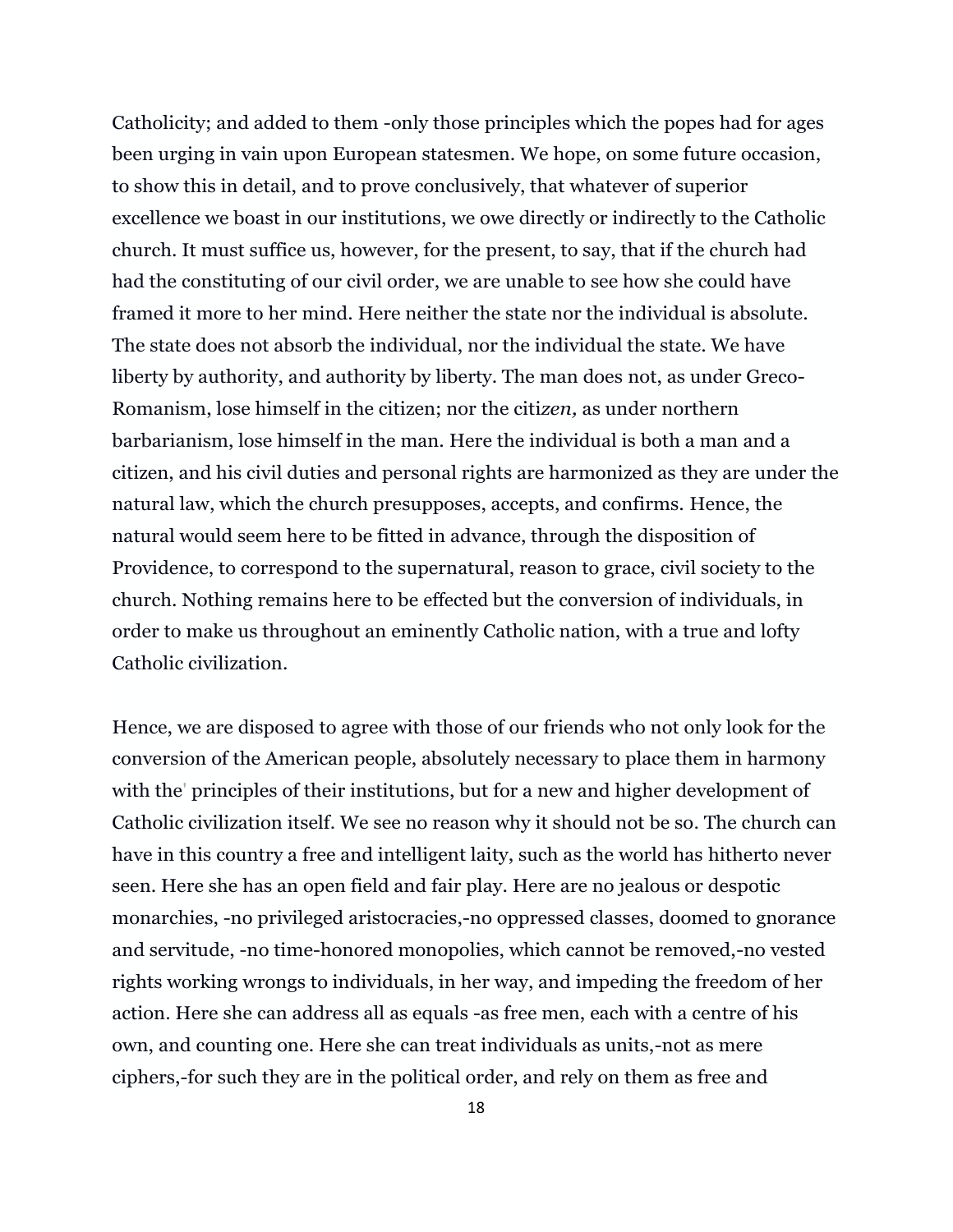intelligent beings, capable of acting with understanding, and of being governed, not as slaves, but as free men, by appeals to their reason and judgment, which he cannot consistently do in the case of men whom the civil society enslaves and brutalizes, and in whom the habits of rational freedom and manly independence have never been formed. This cannot but prove an immense gain, in securing to the clergy an intelligent and active laity, capable of taking part with them in all those benevolent works, corporal and spiritual works of mercy, which are within the competency of laymen.

Here the church is destined to give a practical refutation of that popular charge against her, which every Catholic knows to be a foul calumny, that she loves ignorance, and values only blind obedience. She regards ignorance as her greatest enemy, and all her doctors teach that ignorance in all cases is either sin itself, or the penalty of sin. She values no blind obedience, and wishes all her children to understand what and wherefore they believe, what and wherefore they obey. She never refuses to give them, even when indocile and disobedient, as we see in the cases of the misguided courts of Spain and Sardinia, the reasons of the obedience she exacts. If anyone doubts it, or wishes in this respect to have evidence of her condescension and patience, let him read the letters of the popes to refractory prelates and sovereigns. What she wishes is not blind credulity, but an enlightened and free intellectual assent, not a servile submission, but a free and cheerful voluntary obedience, yielded from conviction and free will. She throws herself into the crowd, and courts the fullest investigation of her claims, makes her appeal to reason, which she respects in each and all, and proclaims to the whole world that she has not come to supersede reason, but to teach men to make a right use of it,-not to annihilate the rights of nature, but to accept, elevate, and protect them.

An essential injustice is done in our days to the church by laying to her account whatever of despotism, servility, and ignorance happens to be found in Catholic countries, and by holding up to the world those countries, with approbation or condemnation, as models of Catholic civilization. They are never to be taken as such models, whether our object be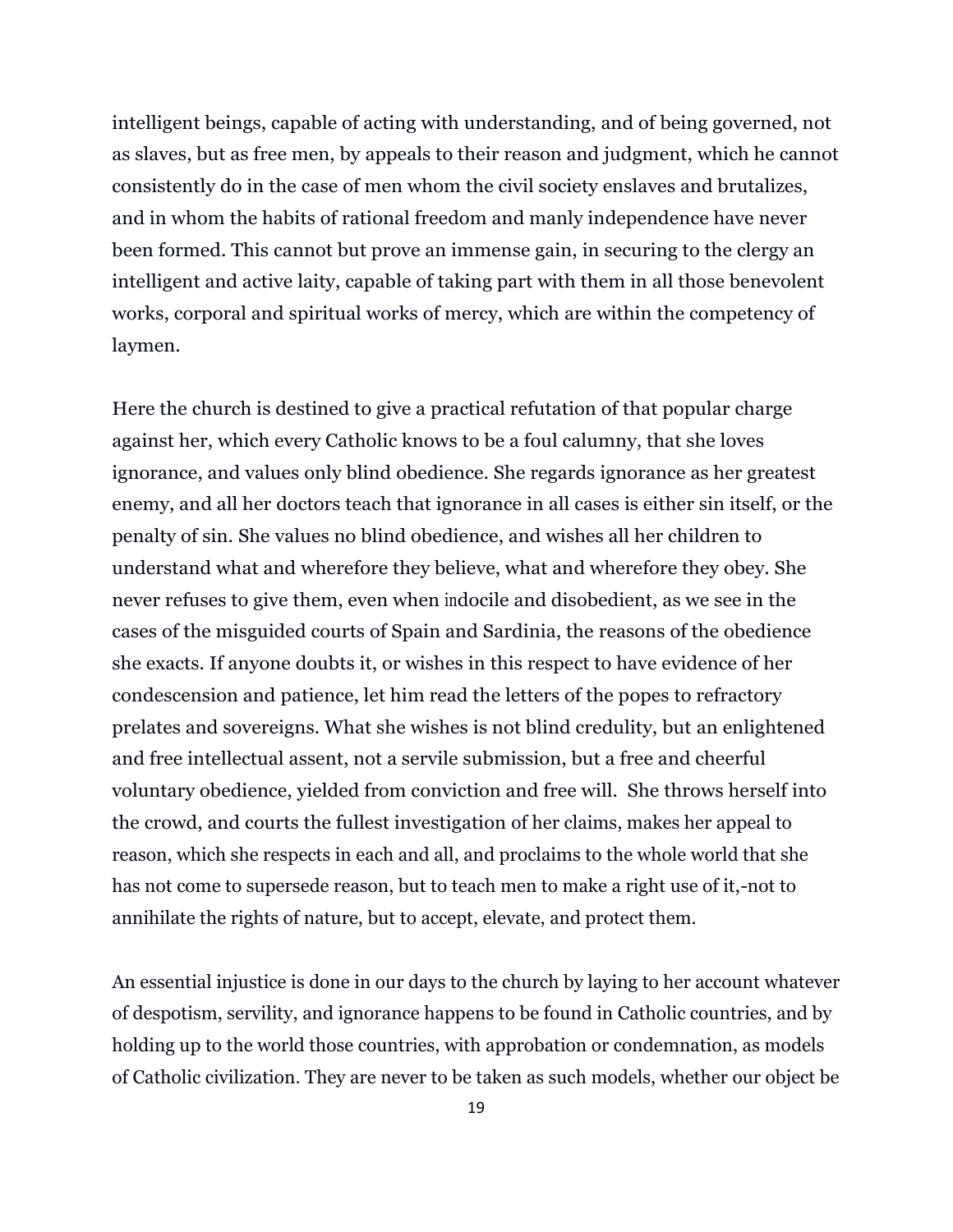to condemn or to defend the church. She has done much, more than we have space to tell, to mitigate or counteract the evils of the old European civilization, and to prepare the way for a better social order, which, had it not been for the Protestant outbreak in the sixteenth century, might long ere this have been effected; but she has never been able as yet to realize, even in the states which have remained Catholic, a civilization in all respects answerable to her principles or wishes. The elements of the old pagan order in some of its forms, have always remained more or less active. Individuals have been converted, and placed in the way of salvation, which after all is the great thing; but society has remained pagan to a far greater extent than is apparent to superficial observers, and in many places is today fearfully pagan, almost as much so as in the times of Tiberius, Nero, or Heliogabalus. European society, whether under its Greco-Roman, or its northern barbarian form, has never been thoroughly converted, as is evident from the ill success of the Crusades; the alliance in the sixteenth century of Francis I., of France, the eldest son of the church, with the Grand Turk, the sworn enemy of Christendom; the storming and sack of Rome by the troops of Charles *V.,* the sworn protector and defender of the church, especially of the Holy See; the present union of Catholic France and heretical England, avowedly for the purpose of maintaining the independence and integrity of the Ottoman empire, the proverbial oppressor of Christians, and a blight upon the fairest regions of the globe; and that rarely has there been, and nowhere is there now, a secular government that does not follow pagan rather than Christian maxims.

We do not deny that there may be despotism, servility, and ignorance to some extent in Catholic countries, though to a far less extent than in Protestant and in schismatic countries; but they are due to the civil and social state, neither formed nor approved by the church; not to the church, which has always struggled against them, but to the old pagan society which has traversed the ages with, but in hostility to, the society founded by Catholicity,-to the society represented and sustained by Caesar, and which becomes exclusive under Protestantism. Under the point of view of civilization, Europe, for eighteen hundred years, has been divided into two hostile camps, and its history has been a struggle between the old Civilization and the new,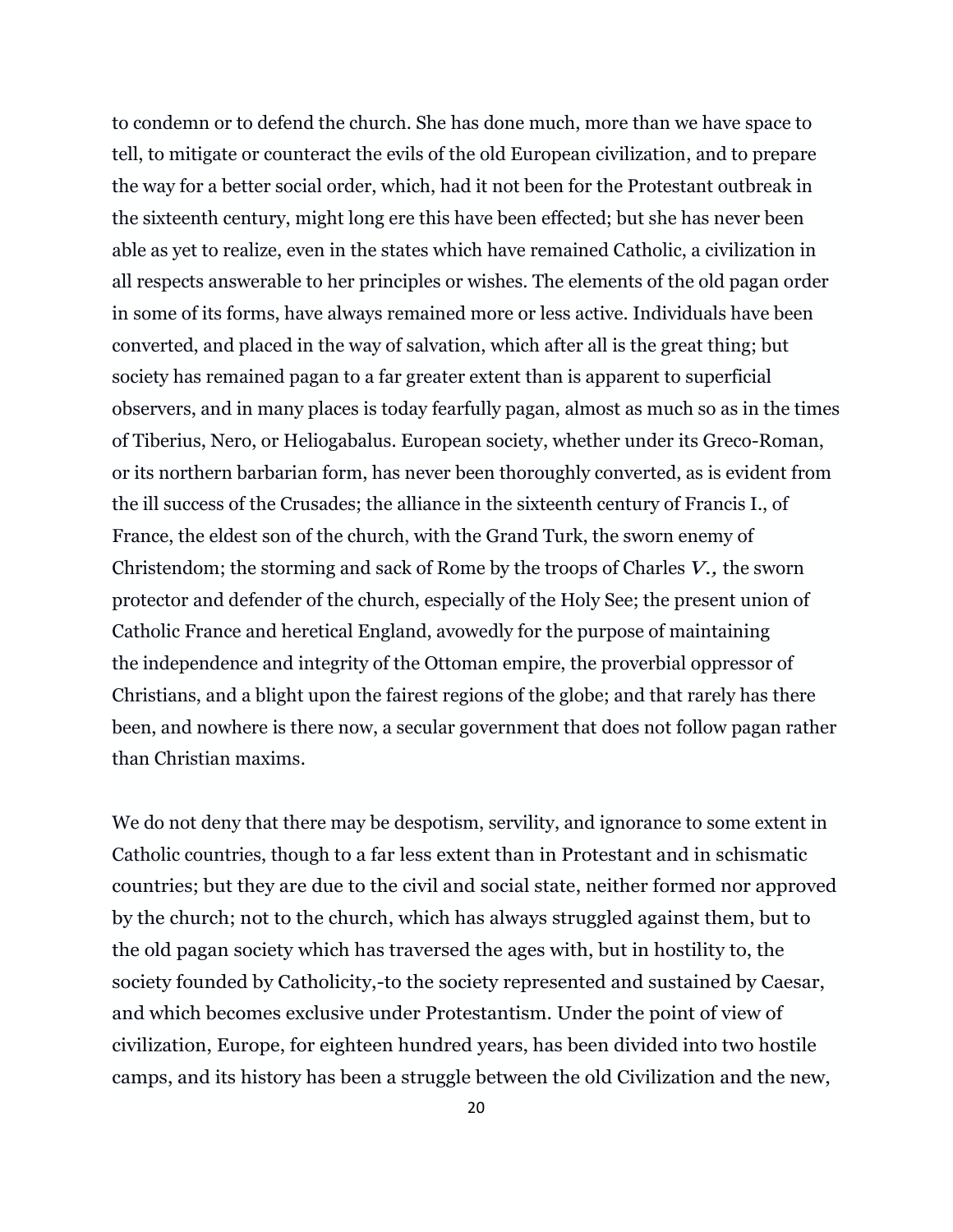between paganism and Christianity, Caesarism and the papacy, despotism and liberty, passion and reason, ignorance and intelligence; or to borrow an illustration from Persian mythology, between Ahriman, the principle of evil, and Ormuzd, the principle of good. The struggle has been continued on both sides with alternate victories and defeats. The church has never gained a complete triumph for her civilization. The Philistines have always remained in the land, and have more than once held the children of Israel captive. It is not likely that the triumph of Catholic civilization will ever be complete, for the church is never in this world the church triumphant; but if the victory is ever completely won, we doubt not, it will be on the plains of this western world.

Indeed, we think that the most important victory the church has ever won for Catholic civilization has already been won here. There really remains nothing to be done here but to convert the individual, in order to have a society as thoroughly Catholic, as we can expect with human nature, as it is since the prevarication of Adam. It would be well if those, who, under the name of Americans, are making war on Catholicity and foolishly alleging that it is hostile to our institutions, and those of our Catholic friends who are so ready to despair of the country, would pay attention to this important fact: The work to be done here in order to have a truly Catholic civilization, is far less than is needed in any other non-Catholic country. Our people have nearly run through Protestantism, and are in a state in which they will reading accept the church, if they only find that she requires no change in our institutions, and that they owe, as they do, to her and the teaching of her doctors, the principles which they most highly prize in them. Nothing, in case our people are converted, will need altering in the framework of our society, in order to adapt it to the church, nor in the church, in order to adapt her to our civil institutions. What Cathonics bring with them from the old world, derived not from the church, or from Catholic principles and life, but from the paganism which still lingers in European society, its Caesarism, its distinctions of ranks and classes, privileged aristocracies, and a down-trodden populace, they will, no doubt, have to modify or abandon, as constituting a hindrance rather than a help to the conversion of the country. But everything of this sort, about which some of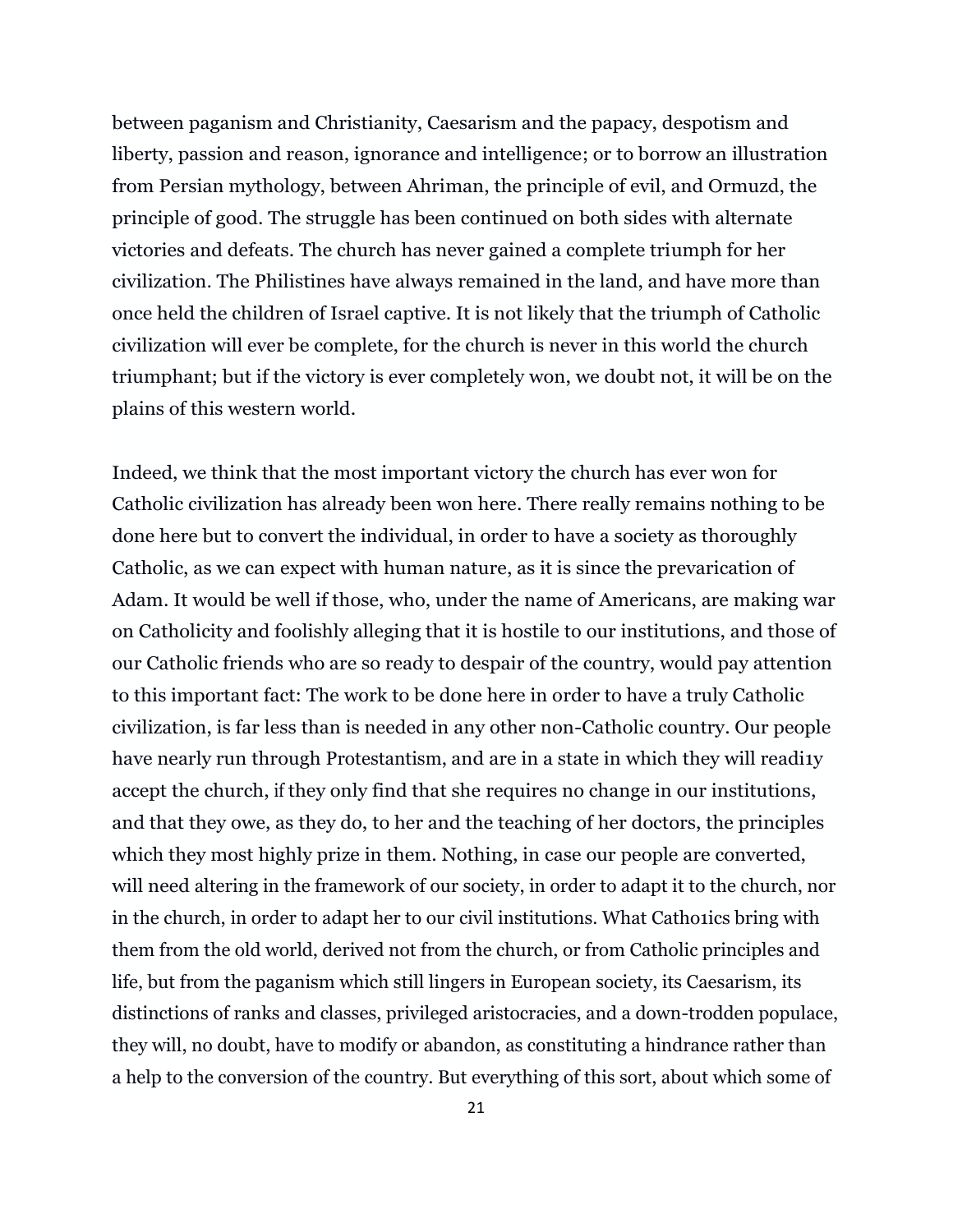our friends trouble themselves quite too much, will gradually disappear, under the free action of their religion in this new field, and the constant influence of the American principles, in perfect harmony with Catholic principles, which constitute the life and vigor of our civilization.

The point we most strenuously insist on, as the reader cannot fail to perceive, is, that the defective instruction in the later middle ages, which we have indicated as a source of so much evil, is due not to the church, to the ascendency of Catholic principles, but to the civil order, to the social state, and the ascendencies of pagan principles adopted and acted on by Caesar. We are not so Ignorant of history, as to pretend that the laity in the fourteenth and fifteenth centuries were not educated. They were educated, and often to an extent we little dream of educating them to now. But the lay culture of those centuries was imbued with an anti-papal spirit, and fitted men to take part in a pagan rather than in a Christian society. The great writers in defence of those principles of liberty, natural right, justice, and equity, which form the basis of true Americanism, were in the middle ages, not laymen, but churchmen and monks; men who were stanch papists, and in every contest took the side of Peter against Caesar. We do not recollect a single layman of literary renown, from Dante down to the seventeenth century, whose influence was not exerted in favor of Caesarism, that is to say, the despotism of the state. Not one of them seems to have had any knowledge of liberty in our American sense; and however loudly they may talk about it, it is always either the freedom of the nation from foreign bondage, or the emancipation of the temporal from its natural subjection to the spiritual. They are always either simply patriots or Caesarists, virtually political atheists, adopting the maxim of the Roman jurist, *Quod placuit principi, legis habet vigorem.* They were formed under the influence of the courts of princes, not in the schools of the church. There may have been in the cultivated lay society some talk of the privileges or liberties of classes, estates, or corporations, but none, as far as we have been able to discover, except by monks and ecclesiastics, of the rights of men as simply men, much, if any prior to our own American struggle for national independence. You will not find those rights recognized anywhere in pagan antiquity. They are essentially a Catholic conception, and are asserted in the maxim of our theologians; denied by all so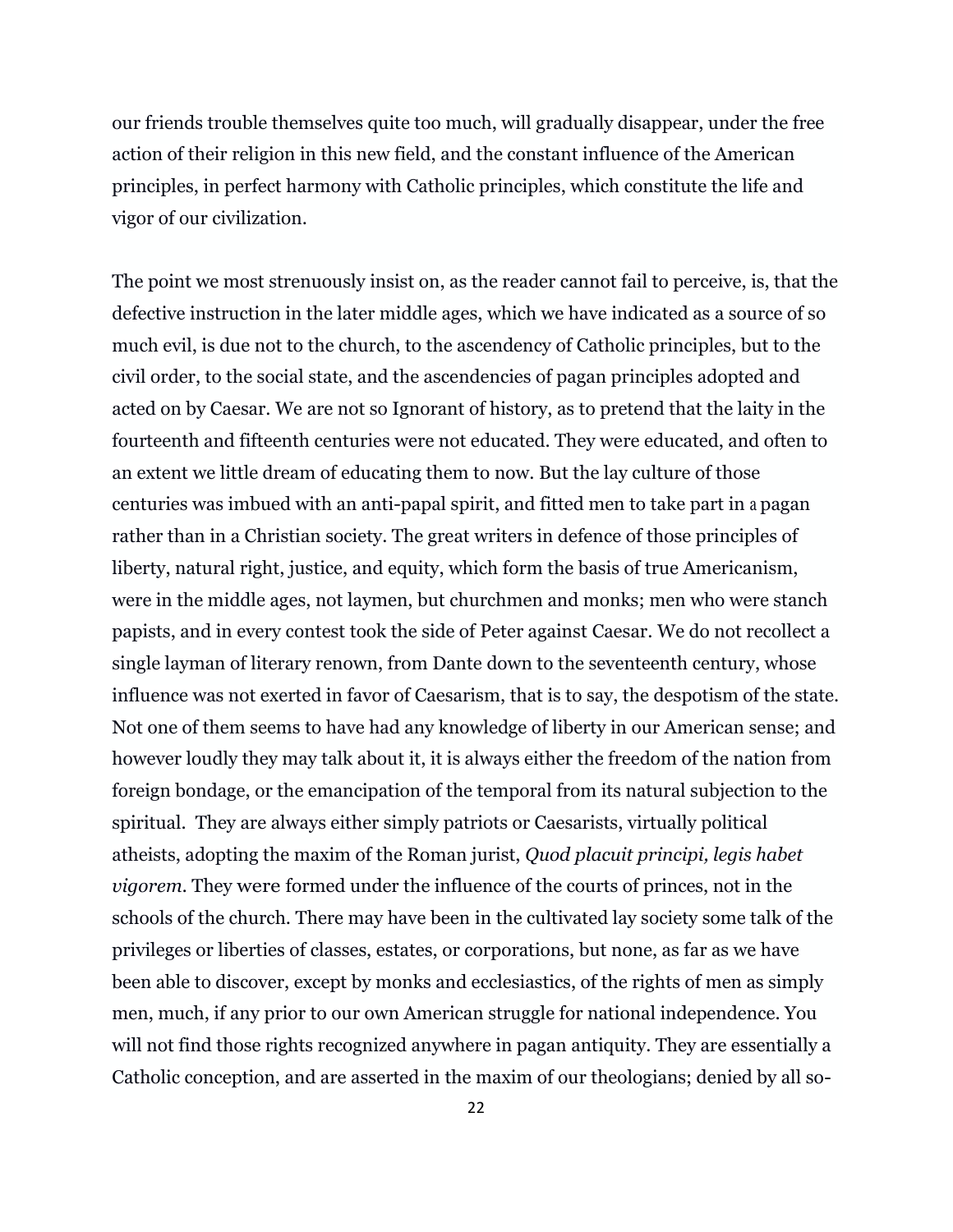called Evangelicals, *gratia supponit naturam,* grace supposes nature. The founders or our republic have borrowed not from pagan antiquity, nor from the lay literature of the middle ages, but from the social and civil order introduced by Catholicity, and have really done nothing but embody with consummate practical wisdom and sagacity, those great principles which are everywhere inculcated in the pages of St. Augustine, St. Thomas, Bellarmine, Suarez, and other doctors of the church, as the fundamental principles of natural justice, equity, and of all wise and just civil polity. The church regards the Christian state as a republic, instituted for the common weal, and if she crowns the monarch, it is as the president, or the chief magistrate, bound by the tenor of his office to exercise his powers for the common good of the community. To her it is, indeed, a matter of indifference whether this chief magistrate is called president, king, or emperor; but by whichever name he is called, she teaches that he derives his power from God through the people, and holds it as a trust for their good, and forfeits it by gross and continued abuse. It is only your Gallican churchmen, courtiers rather than churchmen, who maintain that the prince reigns by an indefeasible personal or family right, and inculcate the Anglican doctrine of "the divine right of kings, and passive obedience;" a doctrine fit only for despots and slaves, and which provoked in its reaction the terrible revolutions, that in these last sixty or seventy years have reduced all Europe well nigh to a state of anarchy. It is not the education of the clergy we have complained of, but of the laity, or lay society, and it was the want of a more full and exact theological-education of the laity, that prepared the way for the Anglican theory of the church.

## **The Anglican theory, in its principle, lurks still in now and then a Catholic mind, and it is not seldom that we find nominal Catholics who have very incorrect notions as to the essential constitution of the church.**

There are, indeed, not a few who have very little filial affection for the Holy Father, and who look upon the papacy as our weak point. They find the pope to be the chief object of attack with non-Catholics, and that in their religion, which, with their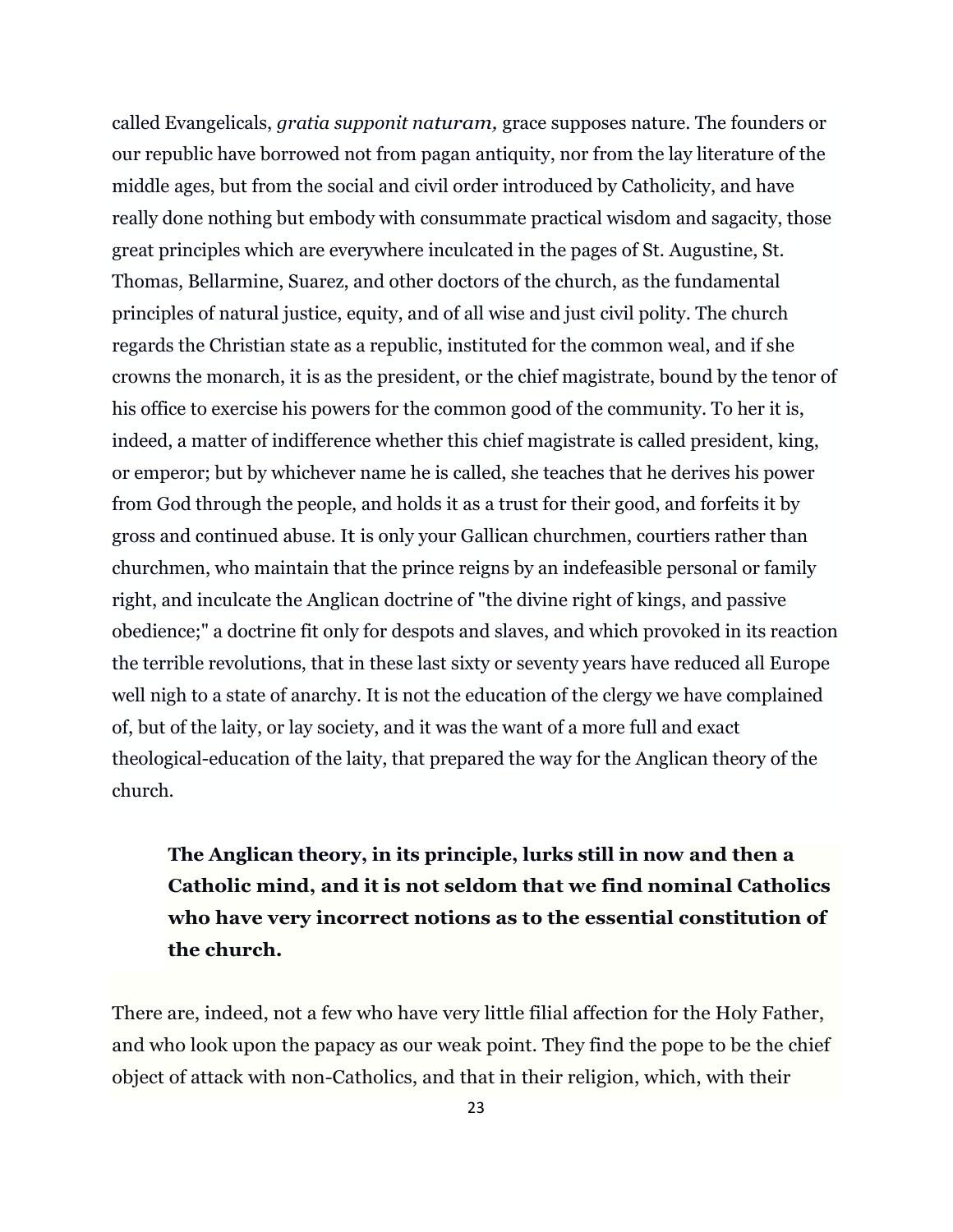theological and historical reading, they are least prepared to defend. They may not wish precisely to get rid of the papacy, but they studiously keep it as far in the background as possible, and sympathize most readily with those churchmen who go furthest in restricting its power and prerogatives.

**They, in fact, see no intrinsic necessity of the papacy, and no reason why the church might not answer every purpose for which she was instituted, as well, if episcopal, or simply presbyterian, as by being papal.**

It is from the ranks of these that your red republicans, socialists, and advocates of state education obtain their recruits, and they are they who in a contest between the two powers, such as we see now in Spain and Sardinia, side with the temporal against the spiritual. These are, in fact, the church's worst enemies, and do more to impede her work of civilization than open schismatics, or avowed heretics. They are always in her way, a let and a hindrance to every good word and work. They embarrass the intelligent and zealous churchman, and create innumerable difficulties for the Holy Father in his relations with temporal sovereigns. They diffuse around them a cold and worldly atmosphere, damp the courage and zeal of the faithful, render faith to the extent of their influence weak and sickly, and perpetuate the political and social evils, which, but for them, the church would soon redress. A man's worst enemies are they of his own household. The church has constantly experienced that her worst enemies are they who are in her communion, without being of it.

**It is to counteract, as far as in our power, the influence of these incipient episcopalians, or presbyterians, in the Catholic communion, that we have insisted on the papal constitution of the church, and endeavored, to the best of our ability, to show that the papacy is essential to her very being and existence as the Christian church. We do not forget that the church is episcopal as well as**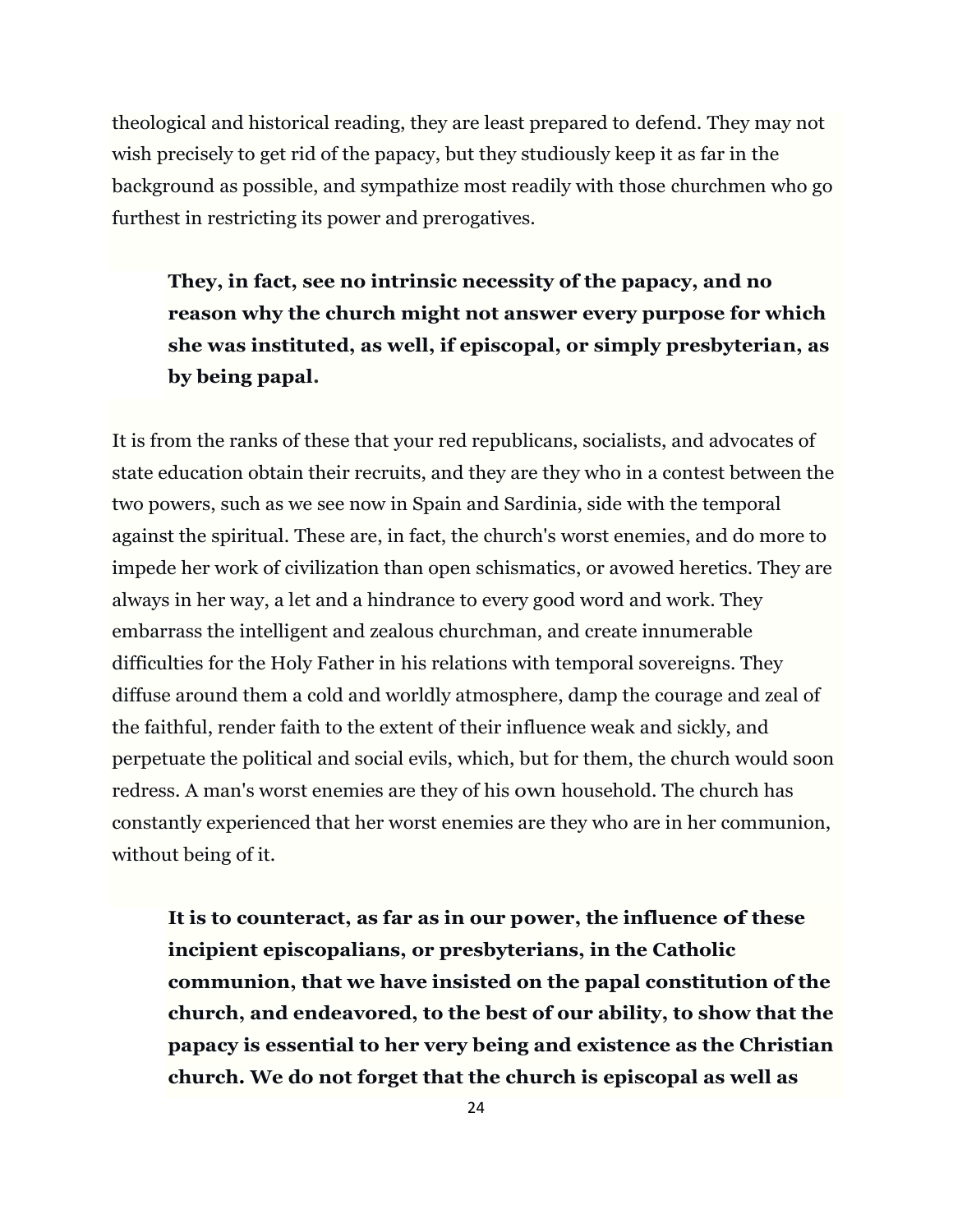**papal, but we remember, and wish to remind others, that the episcopacy without the papacy is null. We trust we are as little disposed to diminish the rights and powers of bishops, as we are the powers and prerogatives of the pope. Bishops are our prelates, placed over us by the Holy Ghost, and as such we love, honor, venerate, and obey them; but they are placed over us by the Holy Ghost through the medium of the Holy See, and we do not forget that an appeal lies from them, individually, to the pope, or that they even congregated do not, without him, constitute the church, and are incompetent to define her faith. There is no council without the pope, as even Napoleon I was obliged to acknowledge, and no act of bishops is a law for the Catholic conscience, without his approbation. They can neither teach nor govern without him; and although the teaching of the** *Ecclesia diepersa,* **or each bishop teaching singly in his own diocese, is to be taken as Catholic faith, it is so only because each communes with the pope, and through him with the others. The teaching of any number of bishops separated from his communion, is of no authority for the Catholic.**

It is not the rights and powers of bishops we impugn in the remotest degree whatever, but the powers and prerogatives of the pope that we assert.

**Bishops receive, we wen know, a character in their consecration which does not, depend on the pope, and they have rights and powers which he does not confer; but as in the case of the faithful, he is the guardian, the interpreter, and the judge of those rights and powers, and the right to exercise them depends on him, for without him bishop s have no mission or jurisdiction. They hold their canonical rights and powers in subordination to the interests of religion, and he, when he judges the interests of religion require it, can, without any fault of theirs, set them aside, as we have seen in the case of the**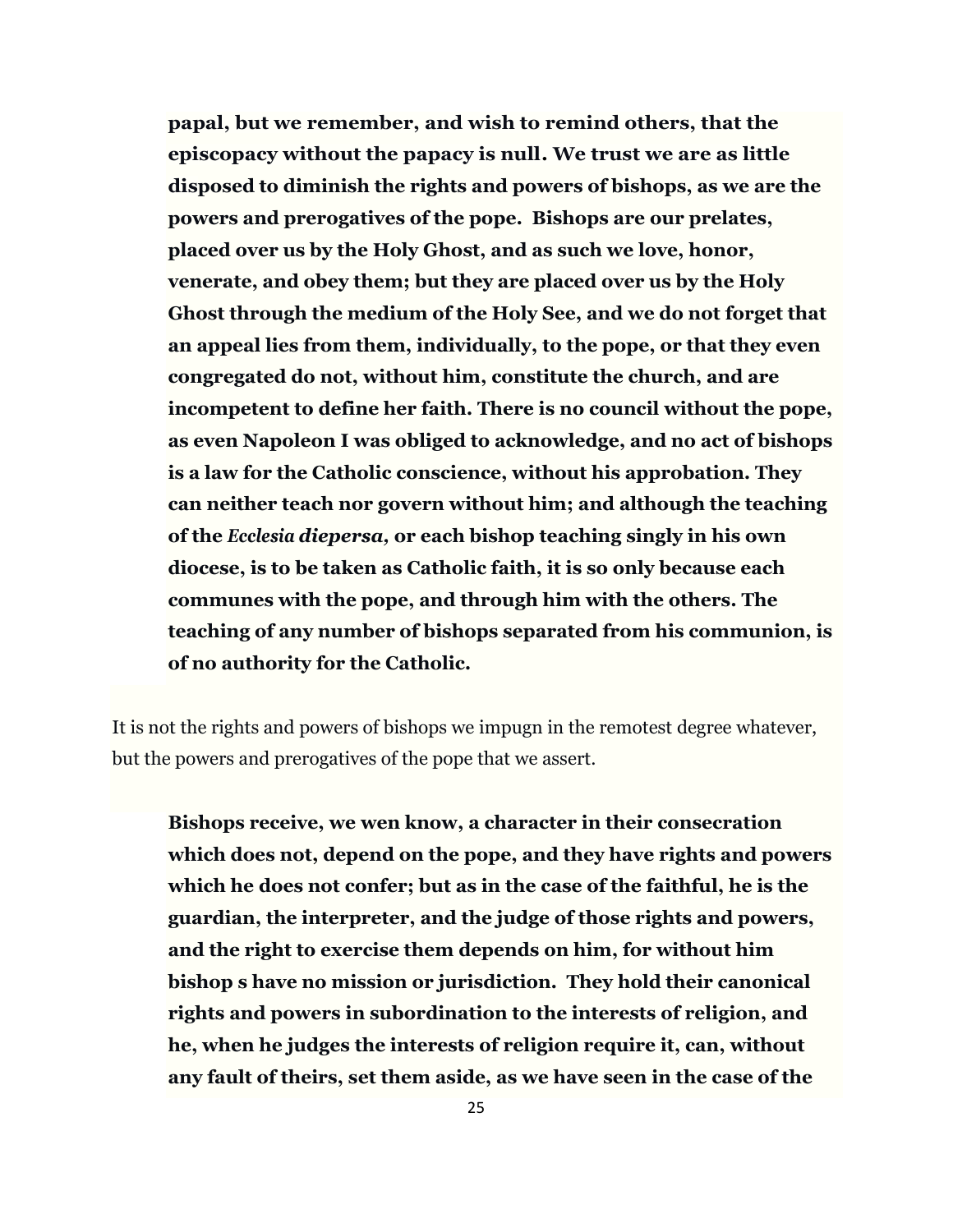**concordat concluded with the First Consul in the beginning of the present century. The episcopacy is essential, but it does not create or limit the papacy, and in the visible order takes, and must take its rise in it.**

We do not suppose that Mr. Wilberforce in this disagrees with us, and we have found much consolation and encouragement in the fact, that the distinguished English converts generally, so far as we know, without any exception, turn to the Holy Father with true filial love and confidence. They seem to be free from those distrustful feelings, and those narrow views in regard to the papacy, which were for a long time a characteristic of English Catholics. Men who have embraced Catholicity from conviction, from an earnest desire to obey God and save their own souls, who have broken up all old connections, and left all to follow Christ, are not likely to wish to mutilate that papal power, the want of which they had so keenly felt, or to shrink through fear of Caesar or his satellites, from asserting it in its plenitude.

**However we may differ from some of them on the development theory, we are gratified to find that we do, and can agree with them on the papacy, and alike feel that our Lord founded his church on Peter. We believe it is of the very last importance in a practical point of view, that the people should understand that, where Peter is, there is the church, and nowhere else; that the church is inconceivable without unity, that the unity of the visible church is inconceivable without the papacy; and therefore that he who separates himself from the pope, separates from unity, from the church, from the Christian religion, from Christ himself, It is this conclusion we have wished to establish, not only against those who are non-Catholics, but also against those who, though within the fold, do not seem to us to have a sufficiently high appreciation of the position of the papacy, and who forget to show that deep filial love for the successor of Peter, and that readiness to defend**